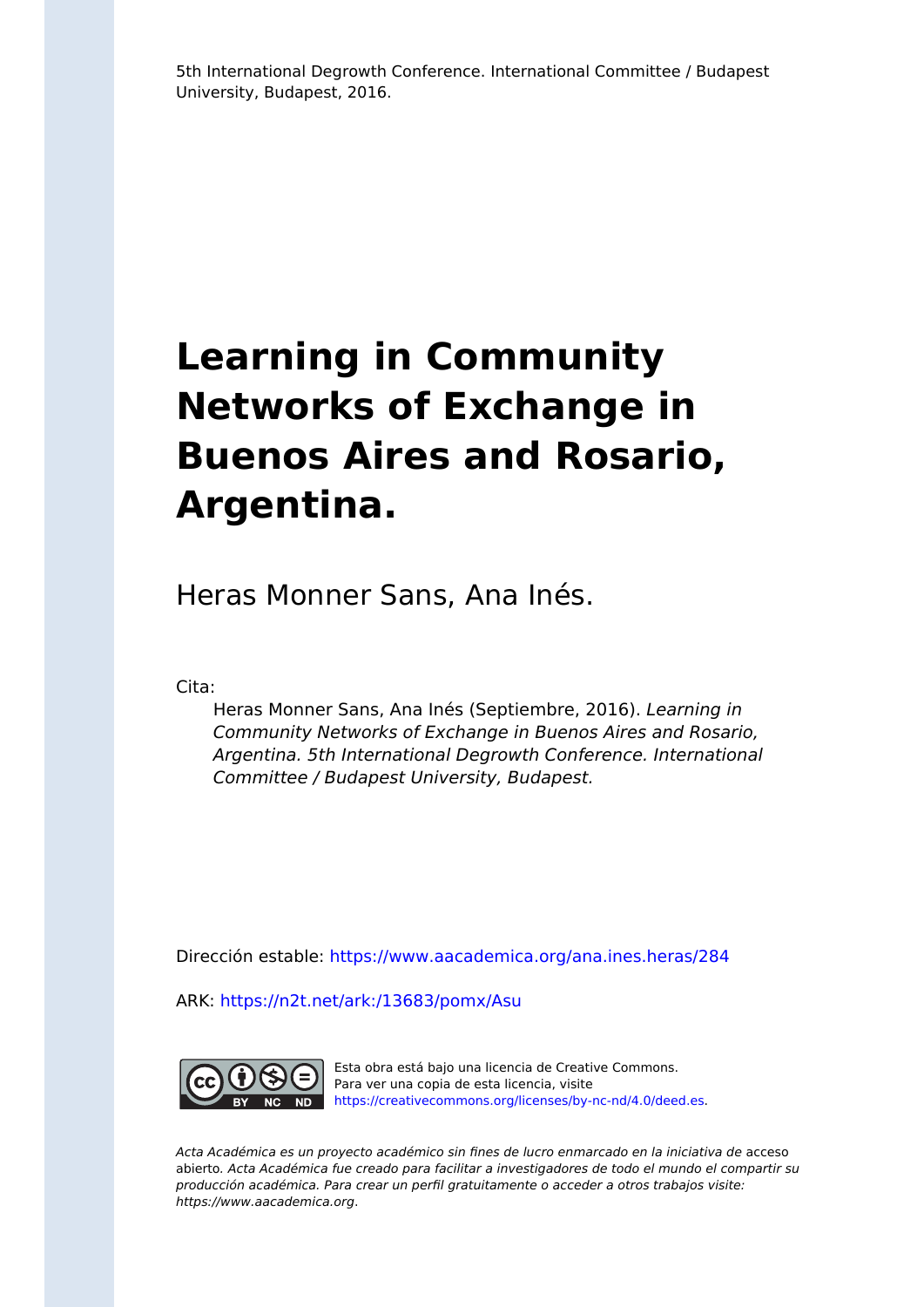## *Name: Ana Inés Heras, Ph.D.*

**Affiliation:** *UNSAM* and *Instituto por la Inclusión Social y el Desarrollo Humano, CONICET* Argentina; Community Economies Research Network (CERN)

**Title of presentation:** "Para tod@s todo": Learning in Community Networks of Exchange in *Buenos Aires and Rosario, Argentina*

## **Introduction: situating this piece of writing / presentation**

As a member of social solidarity groups for more than 30 years, I have been practicing alternative ways of organizing work and other activities (e.g. I worked at a cooperative of workers who ran a school; I worked at community, not for profit organizations; I participated in social solidarity organizations) and I have analyzed some or their outcomes (e.g., Heras, 1989; Heras 1998). As a researcher in Argentinean academia for the past 16 years, I have combined my membership to social solidarity groups with my interest in documenting and analyzing such practices in my country, a society where these orientations are not predominant, yet where they have existed for a long time.

Thus I write from a combined perspective, and my voice may oscillate between community participant and researcher.

This piece of writing and photographic  $essav<sup>1</sup>$  is part of a larger collaborative inquiry project in, with and about *grupos autogestionados* (self-managed<sup>2</sup>, autonomous groups) in different geographies of Argentina. I am the coordinator of this teamwork effort to document practices, discourses and meaning-making processes in the city of Buenos Aires, the city of Rosario, the rural area of the Province of Tucumán, the rural area of the Province of Misiones, several small suburban districts in the Province of Buenos Aires, and the cities of San Salvador and Palpalá in the Province of Jujuy. The goals of the groups with whom we work vary from feeding homeless families, to running artistic and educational projects and/or public schools, to producing (food, clothes) to running small businesses (a bar, for example) or conducting agricultural collective farming. We have been documenting these groups' processes by audio and video, photography and writing. These documents are shared with group members, in order to support an on-going reflection process, collectively (Miano and Heras, 2015; Heras, 2014; 2015). 

The groups with whom we work collaboratively define themselves as *social solidarity groups*. In these groups, the term *cooperative* is used to refer to a way of thinking about relationships and power, yet not all of these groups are cooperatives of workers. However, they define themselves as *auto-gestionados* and *auto-organizados.*

For this presentation I analyzed data from two networks located in a region called *central* or *pampa húmeda*, more specifically in the cities of Rosario and Buenos Aires, cities where historically there has been an ongoing process of cooperative work, consumers' cooperatives, and other different ways of doing / performing the economy. This tradition is thus part of the social discourse available at these geographies, yet it is always in tension with, or disputing

<sup>2</sup> A note needs to be made on the term *self-managed*. In Spanish we use the concept of *auto-gestión* and *auto-gestionado* to refer to self-management as a concept and self-management as a way of organizing. However the term *management* is used (in English) in our Spanish-speaking world, and it conveys an emphasis on alienated labor, labor controlled by *managers* and not by workers. For this reason, the reader should keep in mind that I choose to use self-management and/or self-managed (groups) as the best place holder (in English) for a meaning that intends to convey a notion closer to autonomy, selforganization, emancipation and internal democracy than to *managerial* perspectives.

  $1$  Credit for the photographs is to David Burin, Amalia Miano, Ana Inés Heras. Credit for the iconography is to the organizations that belong to MTA and Circuito Cultural Marcos. I thank David Burin for helping me craft the Prezi photographic essay available at http://prezi.com/vtuk7wy437eg/?utm\_campaign=share&utm\_medium=copy&rc=ex0share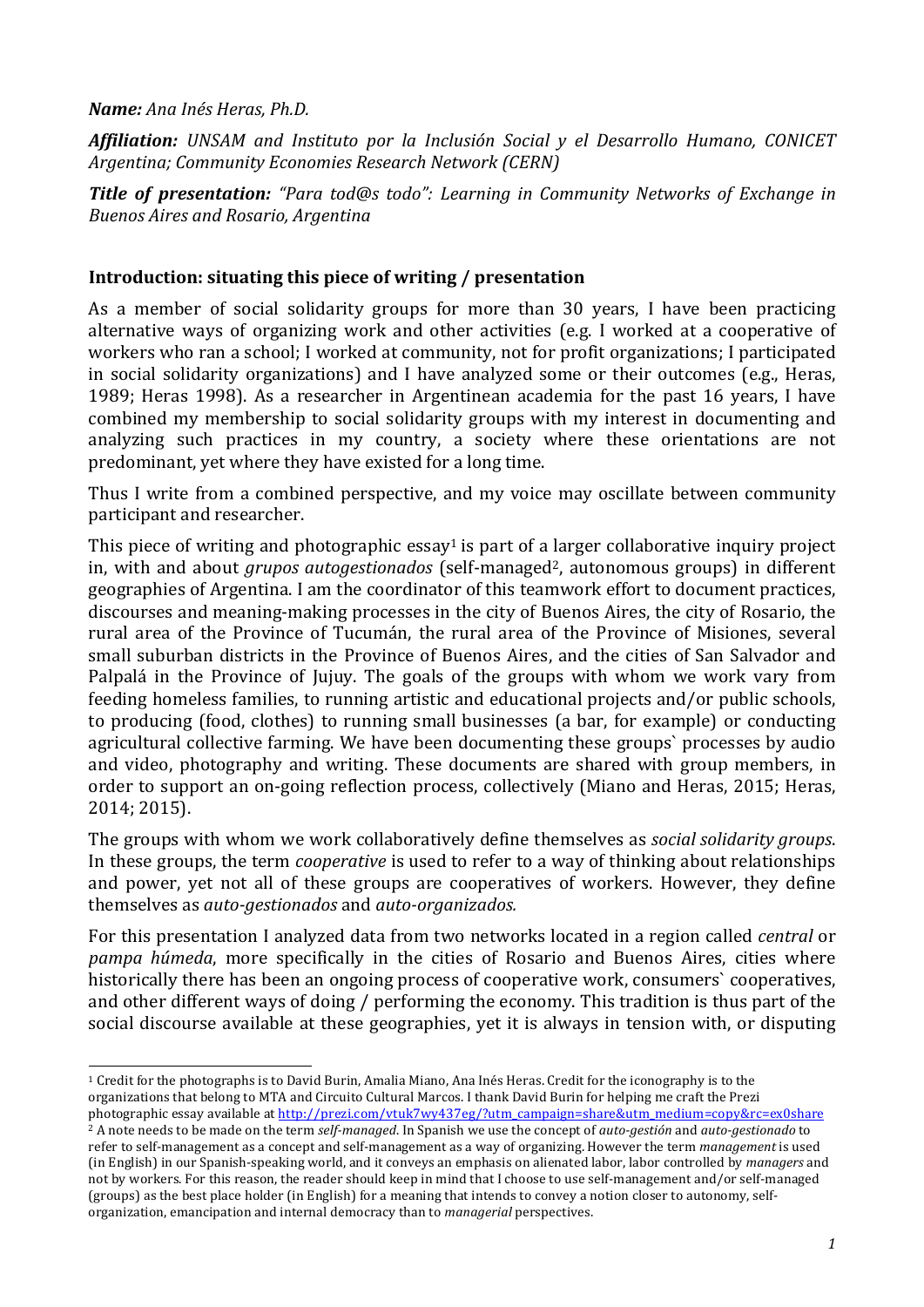the meaning with, other available discourses: privatization of public space; so called *modernization* that goes hand in hand with for profit enterprises; efficiency as it is advertised by the media and other loci of communicative actions, such as the current administration at the national government.

For this piece I take data generated with 8 cooperative groups in the city of Rosario over 2014-2016, studying the specific aspects of their networking. Their network is called Movimiento de Trabajadores Autogestionados, and as we shall see, their networking does not necessarily end within the confines of their 8 groups. Our team conducted videotaped individual as well as group interviews; we also met 4 times with all 8 groups in a format we called *taller* (workshop), which we also documented by note taking, videotaping and photographs. It was the members of the network who asked us to conduct the *taller* focusing on issues they had identified (relationship between cooperative groups and state regulations). We have also observed their practice at some assemblies and at their work places.

I also analyzed data from a network in the City of Buenos Aires, the Circuito Cultural MARCOS, documented for 2015-2016. I participate in this group as a full member, and therefore, my analysis seeks to objectify a practice in which I am a direct actor. I have analyzed narrative accounts of the Circuit's meetings, a set of photos and other visual documents (e.g. flyers), and an oral diary (i.e. audio-records) where I document the process, sometimes in dialogue with others and sometimes as soliloquy (auto-reflection process).

I focus on describing, analyzing and interpreting the uses space. In order to do this, I describe practices and discourses in order to interpret meaning-making processes constructed in interaction. 

### **Prior work and framework for this presentation**

According to prior analyses conducted by our team, *grupos autogestionados* [self-managed groups] create their organizational structures placing each member at a horizontal position (Heras, 2008). Elsewhere (Heras, 2011 a) I have discussed that *grupos autogestionados* are practicing a specific set of practices that we have analyzed by using the concept of *dispositif*, following the work of French philosophers (Guattari, Deleuze, Foucault). These authors have argued that at any organization, their *dispositifs* become, at the same time, a *way of doing*, *a way* of constructing meaning and a way of seeing the world and communicating about it.

In Argentina, there is a culturally specific term to refer to the orientation that guides *grupos autogestionados* practices and ways of signifying/seeing the world: *asambleario/a*, as members of many of these groups call this orientation. This concept (used as such in daily conversation, in the media and in academic settings as well) started to permeate social discourse after the Argentinean crisis of 2001. We identified it is regarded both as a practice and as a discursive action.

As a practice it means to make direct decisions on issues concerning all participants. The moment / space where it happens is called *asamblea*.

As a discursive action, *asambleario* and *asamblea* refer to a type of collective power, constructed dialectically, namely granting each member a horizontal position (and thus the possibility to do and speak for themselves), and also granting the organizations' identity as *collective* (Heras, 2011 b; 2013). This means that a delicate balance is constantly kept between not closing down any particular point of view a member may hold, and simultaneously sustaining the group as such.

We have found that acknowledging difference, and even sustaining tense debates, becomes accepted in these groups as part of their cultural ways of doing things. We have interpreted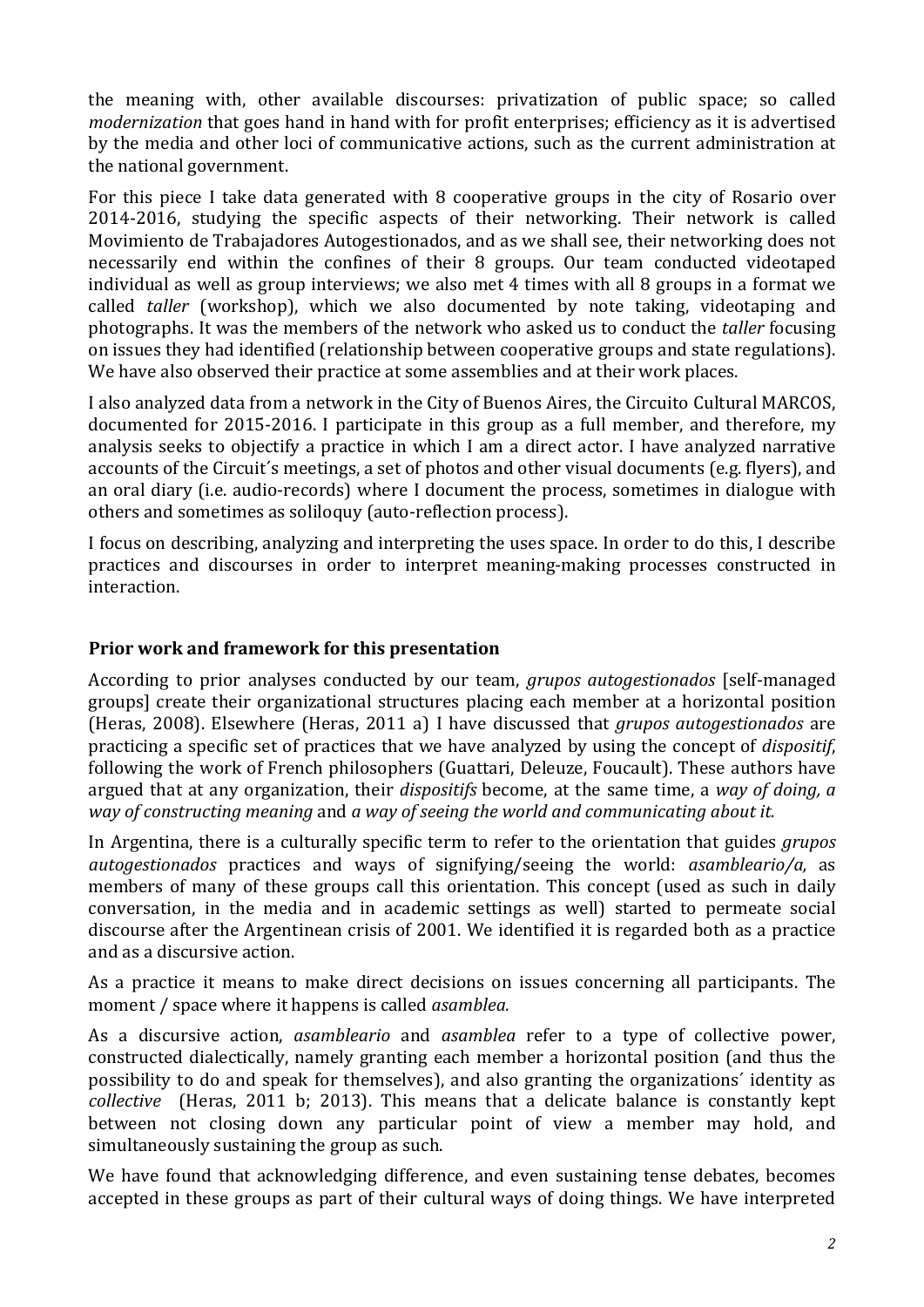that such cultural ways are developed because in their *asambleas*, these groups systematically hold reflection processes with their peers, which include debating, arguing and even calling a break on the discussion in order to continue the debate at a later point in time, if agreement can not be reached (Heras and others, 2014). It is assumed that thinking collectively is a process and that there are several forces at play amongst which contradiction or tension, as well as synergic processes, may emerge. New ways of doing things, or re-establishing norms, or even creating new structures at these organizations seem to come up as a result of this continuous decision-making, decision-taking and debate processes (Heras, 2016).

We have conceptualized the learning processes by *grupos gutogestionados* in a matrix, as follows:

| Within the organization                                                                                                                       |                                                                                                                         |                                                                                                                              |                                                                                   |  |  |
|-----------------------------------------------------------------------------------------------------------------------------------------------|-------------------------------------------------------------------------------------------------------------------------|------------------------------------------------------------------------------------------------------------------------------|-----------------------------------------------------------------------------------|--|--|
| TYPE OF INTERACTION                                                                                                                           | Parity and mutuality in<br>decision making                                                                              | Deciding and reflecting<br>on the process of<br>decision making                                                              | Creating a new<br>structure within the<br>organization                            |  |  |
| WHERE AND HOW                                                                                                                                 | Face to face interaction<br>- all members can<br>participate at<br>assemblies where<br>difference may be<br>spelled out | Discourse patterns at<br>assemblies show that<br>they include a<br>purposeful reflection<br>on what is being done<br>and how | A new structure may be<br>created and internal<br>rules may be re-<br>established |  |  |
| When a new organizational creation is acknowledged and given a name, the organization has changed.<br>We identify that learning has occurred. |                                                                                                                         |                                                                                                                              |                                                                                   |  |  |
| Consciousness about the specificity of the organization and its creation emerges.                                                             |                                                                                                                         |                                                                                                                              |                                                                                   |  |  |

Figure 1: Learning Matrix

An example of one of the groups with whom we have been working for 4 years now may help see how this continuous process takes place. This is a collective of educators who run a public elementary school for homeless children, youth and adults. They started as a one-teacher, one-room (several ages and literacy level students gathered together) school in 1998. Over 18 years the school grew: now it hosts 250 students and 50 educators (teachers, psychologists, social workers, art-teachers, physicians). Since the student population with whom they work faces very challenging living situations, the educators found themselves one and again having to intervene during the school day to attend the students' needs or to re-establish some of the ground rules for school functioning. Finally, in 2008, and after a series of trials and errors (e.g., where, how and who would decide what about the school management) they decided they would start meeting at a weekly assembly, where all educators would attend and where decisions would be made together. It didn't matter whether they held differential positions in the school organizational matrix, e.g., whether Principal or Teacher Aide, but what mattered was that all could sit down (for three hours), talk, reflect together and make decisions. Over the years, thus, they acknowledged their way as *autogestionada*, *asamblearia* and *popular*. They had to re establish some daily schoolwork patterns in order to accommodate the weekly assembly, and they also established some ground rules about how decisions were made in this new space. I have documented their decision making process for 2013-2015 in these assemblies, and have also conducted interviews about this process. From participants' perspectives, the capacity of making decisions at assembly meetings distinguishes this educational process from any other they have either worked before, or are concurrently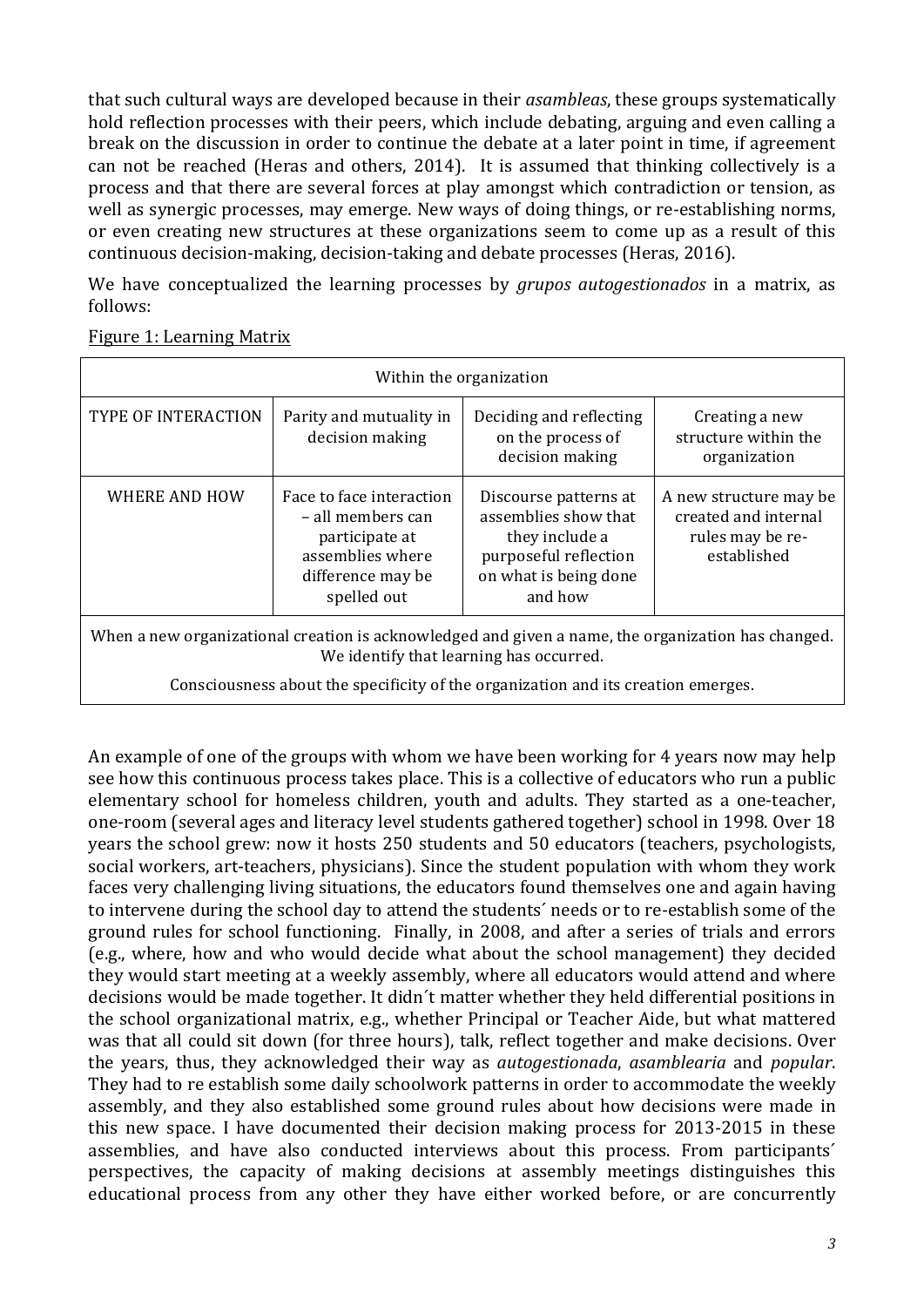working at (because some of them work part time at this school and part time at other schools).

What is distinctive about the learning matrix for *grupos autogestionados* that we have identified is that they define their focus as *collective interest*, by simultaneously generating a way of understanding what they do (e.g., by making explicit the processes of meaning construction at play). Over time, a way of seeing the world is constructed by members if they hold their participation in such groups, a way that includes a constant ongoing learning process. What members identify as having learned, for example, is how to engage in debate, how to reach agreements, how to accept that sometimes agreements can not be reached, how to think concurrently about their practice as a group and their practice as an individual. Along these lines we documented that a social discourse (Angenot, 1999) on *autogestión* is currently happening in Argentina, supported by these specific social practices. These discourses and practices encounter tensions, as we have described, within these organizations.

They also find tensions at the societal level. There seems to be three reasons for the tensions that emerge between *grupos autogestionados* and society at large. The first one lies within the area of state regulations. The administrative rules (laws, norms, decrees) are not well suited to acknowledging *autogestión*, and thus several issues come up when these groups relate to the governmental structures (e.g., the government seeks for example to establish contact with an authority, a boss, and these groups proceed by collective decision making and collective authority). The second one seems to lie within social imagery: the orientation towards power tends to be hierarchical and bureaucratic in society, and collective power (*asambleario*) is not well understood. Many a time their ways are seen as *démodé* or *old-ish*, and qualified negatively (as *the hippies from the 70s* in a negative tone). And the third one is related to class struggle: at some points, *grupos autogestionados* become the explicit target of others' actions because they might have challenged the statuo quo (for example, the government, or other forces at play, such as interest groups, in terms of the use of public space). It is at these moments that it becomes visible that if they rely on a network of support, they may be successful in navigating these confrontations (Heras and Burin, 2013; Miano, 2013; Heras, Miano and Burin, in press).

These analyses led us to conclude that members of these organizations create a specific body of knowledge. Thus, in order to participate within these groups, as we said, members go through a learning process, which mostly takes place by doing, talking, reflecting, and meaning-making processes. This type of analysis is inspired by the work of Corneille Castoriadis, specifically his conceptualization of *autonomy as a project*. From his perspective, autonomy is a constant process of dialectically practicing collective power, which entails a permanent reflection on it (Castoriadis, 2007; 2004; 1997; 1993). He has argued that internal democracy in any group is related to the capacity of purposefully deliberating on the practices and meanings constructed over time. He has also highlighted the importance of imagining, and has even underlined the fact that, if anything, it is this capacity what distinguishes humans from other species. He has called this process *radical imagination*, analyzing different societal configurations over time (e.g., Greek democracy in the ancient past; workers' councils in the  $50's$ ; French cultural processes in the  $60's$ ) to show the intertwined process of social action and meaning making. He coined the terms *social imaginary signification* processes, and, he argued, these continuously change by effect of the capacity to imagine, which is not determined, nor fixed to any societal structure per se. For example, he reconstructed the long historical process by which Greek democracy crafted anew practices and meanings that were not available before, such as *isonomia, isologia* and *isegoria* (ancient Greek terms to refer to parity in decision making processes, in taking up voice and in casting a vote). He assumed additionally that horizontal power is not granted but instead produced.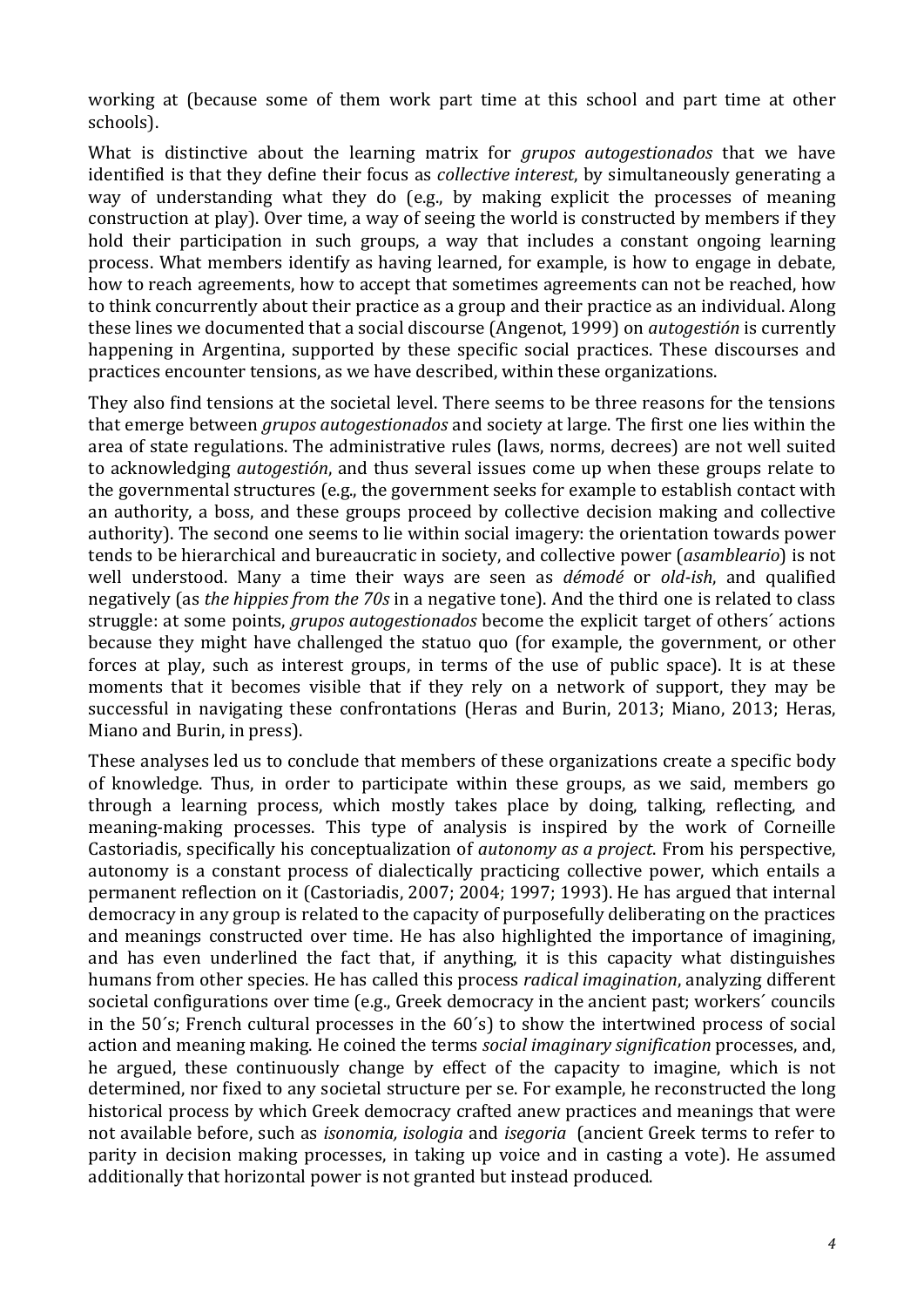We have incorporated also some ideas developed in the late work of Sándor Ferenczi, the Hungarian psychoanalyst. I have been studying his way to understand interactions when participants want to build a mutual frame for the generation of shared knowledge (Heras, 2015 c). For example, in his role as a therapist, he practiced *mutual analysis* with some of his patients, and insisted in that this kind of perspective may open up a process of joint knowledge construction for both the psychoanalyst and the patient (Ferenczi, 1932). He worked with this framework when relating to other colleagues, when coordinating the Hungarian Psychoanalytic Association, and when establishing relationships with others with whom he shared common political views (e.g., at the Galileo Group). Even though he is well known today for his psychoanalytic contributions to relational therapy (at least in English speaking academic communities), his notions about power, and his reflections on them, have been scarcely interpreted, and if so, they have been conceptualized as part of his innovations in therapeutic techniques, and not as socio-psychological theories about power relationships, which is where I pick up his lead.

We also orient our analysis by the concept of *diverse economies* as discussed by Gibson-Graham (2008 a and b), that is, as a set of existing practices that can be distinguished from what is considered hegemonic (i.e. exploited labor, hierarchical relationships or practices of decision making distant from the people who are affected by these decisions). Specifically, we take this point of view in as much as it provides a framework to identify what emerges as *empancipatory* and in line with the notion of *hope* that Fickey and Hanrahan (2014) point out in such practices. Consistent with this approach, we focus on interpreting practices and social discourse, as well as the capacity of creation that rests in language.

## **Methods**

Data presented in this paper come out of a larger data set that is being generated collaboratively with different groups in Argentina. As I stated, for the past 7 years our team has been working collaboratively with groups in different parts of our country (the north east, the north west, the centre and the city of Buenos Aires). Our general guiding question is: How do groups [learn to] self-organize, self-manage and support a culture of reciprocity and solidarity in what they do?

We have generated a body of data consisting in interviews, focus groups, observed events (documented in notes, pictures, audio or video); also, by establishing different kinds of agreements with the groups, we also conduct workshops, reflexion sessions on issues they want to work with us on, or movie sessions and debate afterwards. And additionally, with some of them, we have engaged in ethnographic, long term, observation and data analysis. In some of the groups with whom we work, some of our team members are full participants (e.g., I am a full participant in the Circuito Cultural Marcos). So in addition to working *with* selforganized, self-managed groups, I am a member of organizations that self-organize and thus, in my own role as participant, I co-analyse the work we do together. This co-analysis is done with other members of the group/groups, just like we do when our action-research team works with the groups mentioned above. It means that as a direct participant I also make notes, and/or read notes taken by other members, construct an organization archive, take pictures or make short films, etc.

Specific themes are identified and analysed as we establish partnership with different groups. For example, how groups generate resources and distribute them; how they see their work responding to society's challenging conditions (e.g., unemployment; discriminatory practices towards those who are perceived as poor; lack of schooling for some groups of families); how decision-making processes take place in their groups, and in which specific organizational structures; or how these groups conceive of and use technology.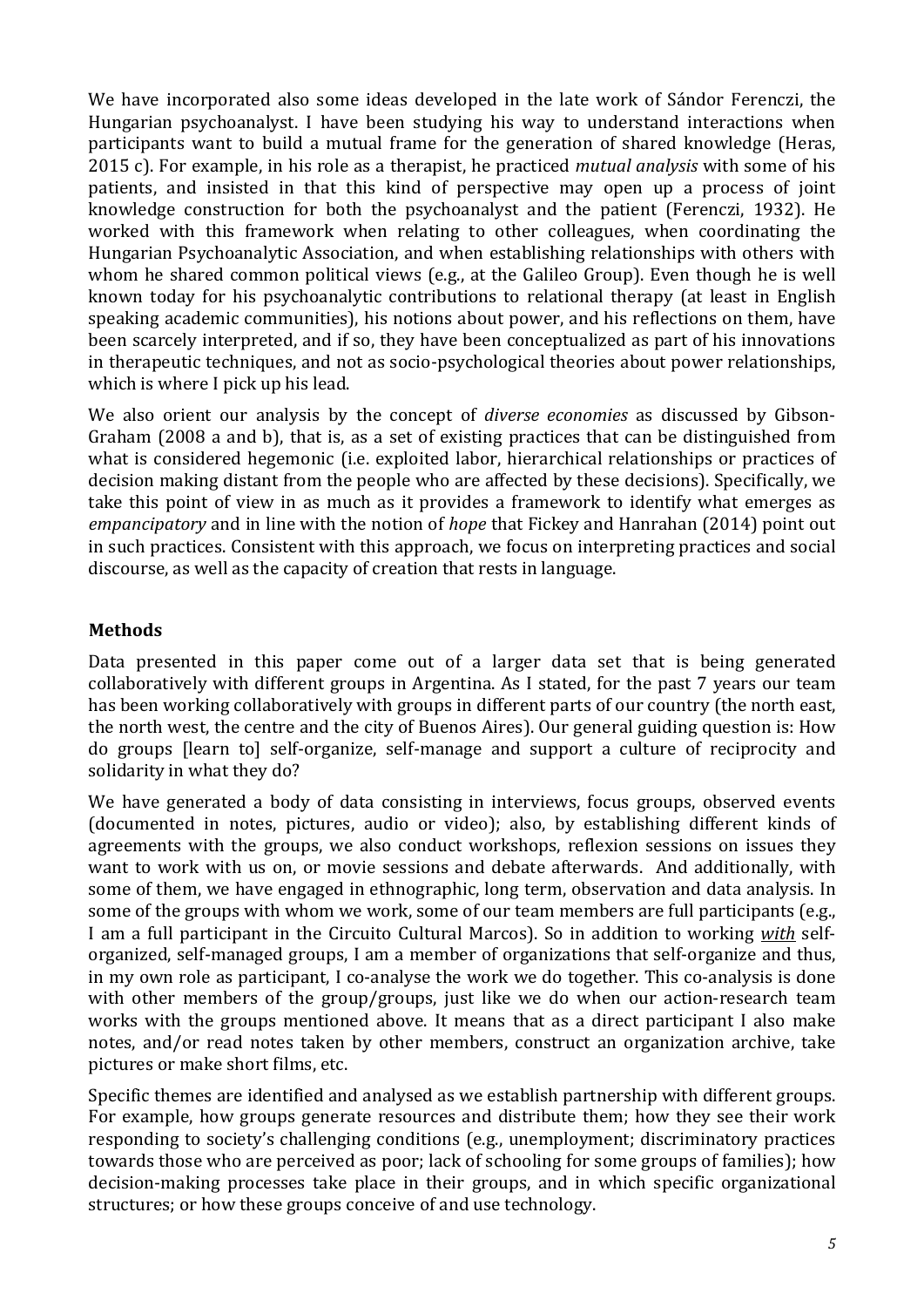For the purposes of this piece I focus on analysing two Community Networks in Argentina, one in the City of Buenos Aires and the other one in the City of Rosario.

I have chosen these examples for two reasons. The fist one is that both are auto-organized, autonomous networks, by their own definition. The second one is that they are performing ("live") a different way of doing and thinking about the economy, about relationships, and about participation in decision-making processes. They also challenge core current orientations in regards to power and property. Therefore, their acts can be located within geographies of partnership and mutual exchange.

I started by identifying and describing these Network's culturally situated practices, and the orientations that support them, as a first analytic step. Thus, practices and orientations (i.e., meaning making processes) become interpretable units, which are analysed in relation to one another, following an adapted matrix based on the now considered classic work of Spradley (1980) in cultural anthropology.

In this presentation I specifically focus on space as a point of entrance to unravelling some of the relationships established within these two Networks.

## **Data analysis**

Movimiento de Trabajadores Autogestionados. Rosario, Argentina. This network comes out of the need of several cooperatives of workers to reflect and learn about what is specific in their way of doing work (i.e., cooperative work where participants share in equal position a responsibility towards the organization and their work).

These are a group of 8 cooperatives, as follows:

Lavadero Unión - industrial laundry; Estudio Contable Cooperativo - accounting office; Inlakech – warehouse; Pronoar - warehouse & delivery; Prana - food produce; Movimiento Cajonardi - beer brewery; Pichangú – bar; Sattva Veg - vegan pizza

Each of these groups was founded at a different point in time, ranging from 2007 to 2012.

In what follows I will describe some of their practices in regards to the way they use SPACE. I will then describe and analyse some of their discourses about what they do (meaning making processes about their own doing). Following these descriptive analyses I will provide an interpretive framework for these practices and discourses. I thus intend to respond three different questions: How is space used? What does this use of space mean to participants? How can we interpret this doing and signifying?

# **Practices located in space**

[See prezi.app for a photographic essay / descriptive data] http://prezi.com/vtuk7wy437eg/?utm\_campaign=share&utm\_medium=copy&rc=ex0share ]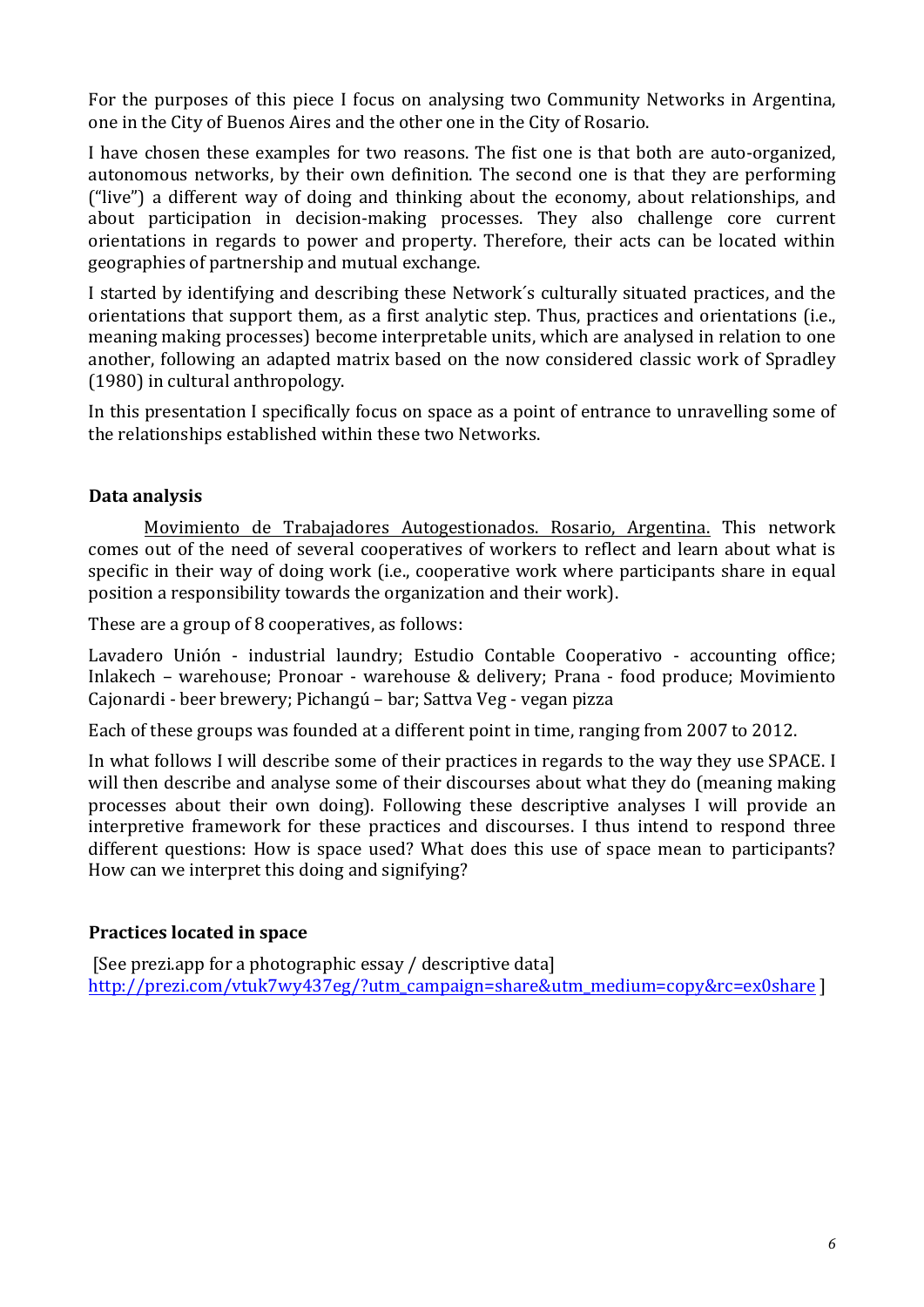| <b>SPACE</b>    |                                                                                                                                                                                                                                                                                                                                        | <b>MEANING</b>                                                                                                                                                                                                                                                                                                                                                                                                     |                                                                                                                                                                                                         |                                                                                                                                                                                                                                                                                                          |
|-----------------|----------------------------------------------------------------------------------------------------------------------------------------------------------------------------------------------------------------------------------------------------------------------------------------------------------------------------------------|--------------------------------------------------------------------------------------------------------------------------------------------------------------------------------------------------------------------------------------------------------------------------------------------------------------------------------------------------------------------------------------------------------------------|---------------------------------------------------------------------------------------------------------------------------------------------------------------------------------------------------------|----------------------------------------------------------------------------------------------------------------------------------------------------------------------------------------------------------------------------------------------------------------------------------------------------------|
| Who is          | <b>PUBLIC SPACE</b>                                                                                                                                                                                                                                                                                                                    | <b>RECLAIMED SPACE</b>                                                                                                                                                                                                                                                                                                                                                                                             | <b>SPACE RENTED BY EACH ORGANIZATION</b>                                                                                                                                                                | What is public / private is                                                                                                                                                                                                                                                                              |
| the             | Street, sidewalk, river banks                                                                                                                                                                                                                                                                                                          | (OCCUPIED / OWNED COLLECTIVELY)                                                                                                                                                                                                                                                                                                                                                                                    | Buildings rented by coop of workers are                                                                                                                                                                 | constantly re-crafted by                                                                                                                                                                                                                                                                                 |
| owner?          |                                                                                                                                                                                                                                                                                                                                        | La Toma & Piedra Libre                                                                                                                                                                                                                                                                                                                                                                                             | used by several groups                                                                                                                                                                                  | practices & discourses.                                                                                                                                                                                                                                                                                  |
| <b>Decision</b> | By the administration (govt.).                                                                                                                                                                                                                                                                                                         | By a collective of cooperatives                                                                                                                                                                                                                                                                                                                                                                                    | By each cooperative                                                                                                                                                                                     | Loci for decision making<br>vary, yet collective<br>orientation seems to guide<br>what gets done. What is<br>public & collectively<br>owned is regarded as<br>open and it can be put to<br>use, to connect with<br>society at large, and to<br>make visible a different<br>way of thinking and<br>doing. |
| When?           | Periodical                                                                                                                                                                                                                                                                                                                             | Permanent                                                                                                                                                                                                                                                                                                                                                                                                          | Permanent                                                                                                                                                                                               |                                                                                                                                                                                                                                                                                                          |
| <b>How is</b>   | Collaborative actions to use                                                                                                                                                                                                                                                                                                           | La Toma. Sharing space, e.g. several groups                                                                                                                                                                                                                                                                                                                                                                        | Pichangú and Prana. Each of them is                                                                                                                                                                     |                                                                                                                                                                                                                                                                                                          |
| space<br>used?  | public space: e.g., street and<br>sidewalk (festival en la calle: to<br>eat, share cultural + artistic<br>activities and and hang out with<br>neighbors. Using the river bank<br>$(4 to 5 times a year)$ to gather as<br>MTA and connect with others<br>(e.g., neighbors, other<br>organizations, people from other<br>neighborhoods). | on the same space that was previously<br>obtained by re-covering the workspace<br>(workers / creating La Toma). Supporting<br>common space together, e.g. paying dues to<br>support space. Piedra Libre. Renting and<br>sharing space by 3 groups (credit union to<br>social economy groups; accounting<br>cooperative of workers; women selling<br>their crafts; educational space for social<br>economy groups). | renting a space (by a coop of workers) that<br>in turn is shared with other cooperative<br>groups. Sharing space for public library;<br>meetings and workshops (recreational<br>space; arts workshops). |                                                                                                                                                                                                                                                                                                          |
| What            | Public space is used to:                                                                                                                                                                                                                                                                                                               | Community space is used to:                                                                                                                                                                                                                                                                                                                                                                                        |                                                                                                                                                                                                         |                                                                                                                                                                                                                                                                                                          |
| for?            | Make visible a way of living /<br>being<br>Connect with other people                                                                                                                                                                                                                                                                   | Work<br>Learn how to do work<br>Reflect on their specific way of doing work<br>$\overline{\phantom{a}}$                                                                                                                                                                                                                                                                                                            |                                                                                                                                                                                                         |                                                                                                                                                                                                                                                                                                          |
|                 | THEY DO THIS BY:<br>Celebrating<br>Exhibiting their produce<br>Playing cooperative sports,<br>dance, etc.<br>Selling agro ecological<br>produce<br>Conduct educational and<br>recreational activities                                                                                                                                  | BESIDES WORK THEY ALSO USE THE SPACE FOR:<br>Celebrating<br>Exhibiting<br>$\overline{\phantom{a}}$<br>Playing sports, dance, etc.<br>$\overline{\phantom{a}}$<br>Selling agro ecological produce<br>$\overline{a}$<br>Conducting educational and recreational activities<br>$\blacksquare$<br>Connecting with other people                                                                                         | Work is connected to<br>other expressions such as<br>art, recreation, and<br>getting together with<br>people.                                                                                           |                                                                                                                                                                                                                                                                                                          |

| Table 1. Practices regarding the use of space by public / social categories & their relation to meaning making processes |  |  |  |
|--------------------------------------------------------------------------------------------------------------------------|--|--|--|
|                                                                                                                          |  |  |  |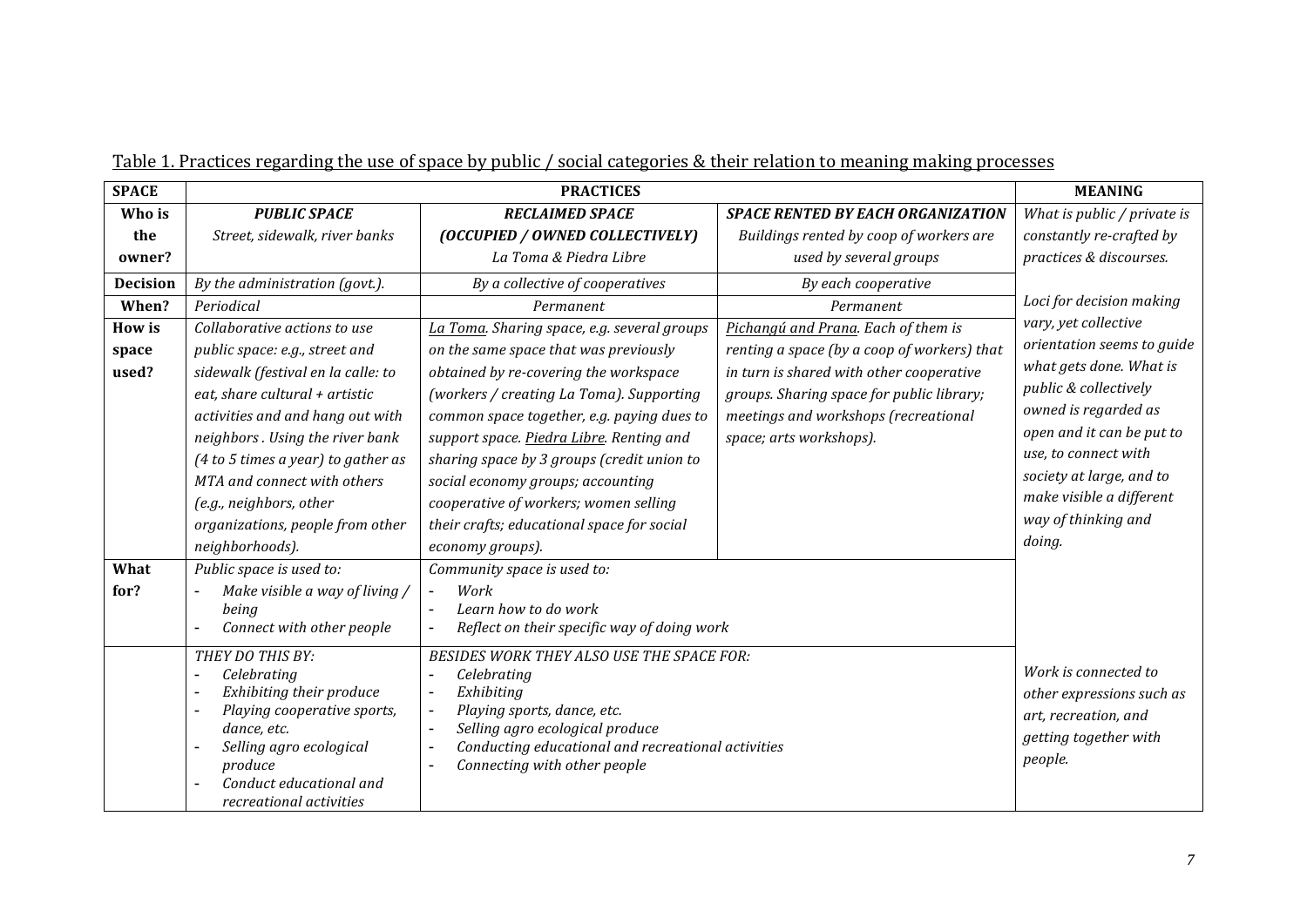Cooperating amongst Schools, Neighbors, Families and Small Family Owned Business in the area of Colegiales, Buenos Aires. The Community Exchange Network, called Circuito Cultural MARCOS, is located in the neighborhood of Colegiales, in the north area of the City of Buenos Aires, a district belonging to the Comuna 13 (which hosts three districts: Colegiales, Belgrano and Núñez). Comuna 13 is a big area, hosting 250,000 people, and it is also a very diverse area. There is a very wealthy part of Comuna 13, where high class families live, and there are other parts of Comuna 13 that are inhabited by middle class, working class or families with a non-stable job pattern as well. In this Comuna, also, there are several Comedores Populares where homeless families attend daily to eat.

This Network was initiated by the work of families gathered in what in Argentina is called Asociación Cooperadora (similar to what in English Speaking countries is known as Parent Teacher Association). In the year of  $2005$  my eldest son entered MARCOS SASTRE small, neighbor public school and in 2015 my voungest son graduated from this same school ( $7<sup>th</sup>$  grade). For this reason, as a mom, I was part of this school for ten years and participated of the Asociación Cooperadora as a regular member.

In every public school, there is a Asociación Cooperadora, roughly translatable as "Cooperating Association". Here to *cooperate* usually means to support the school in any shape or form that Principals see fit. The goal of these Associations is defined as *cooperating* with the educational goals of the school, and it is usually thought of as administering state monies. In other words, principals need these Associations to be conformed since, otherwise, they cannot use the funds provided by the state. There are several procedures that the Associations need to follow in order to become legally eligible to receive and administer these funds, such as forming an Association's Board, conducting an Assembly so that the Board presents the results of the annual accounts and annual reports to the community, and open a bank account to receive and administer state funds. However, receiving and administering monies is not their sole purpose. The overall, embracing term *cooperadora* can adopt several different meanings, according to how it becomes interpreted by particular groups at different points in time. In other words, it could be interpreted merely as "a group to administer state monies" (it is listed amongst its responsibilities) but it can also be interpreted as a "group with autonomous decision over matters concerning educational, cultural and community related purposes".

By way of context it is important to state that in Argentina the funds destined to public education were lessened over time. This meant that many "Cooperating Associations" sought to generate their own funds and manage their own budgets, many of them for the purpose of having their neighbor schools be appropriate places for their sons and daughters to attend.

Thus, together with the (scarce) funds provided by the state, the monies and resources generated by the Asociación Cooperadora are used to support the schools' needs, from the very daily ones (e.g., toilet paper, soap, cleaning supplies) to the ones related to teaching (e.g., Xeroxing, art supplies, books for the library), to implementing special projects (e.g., fieldtrips, community related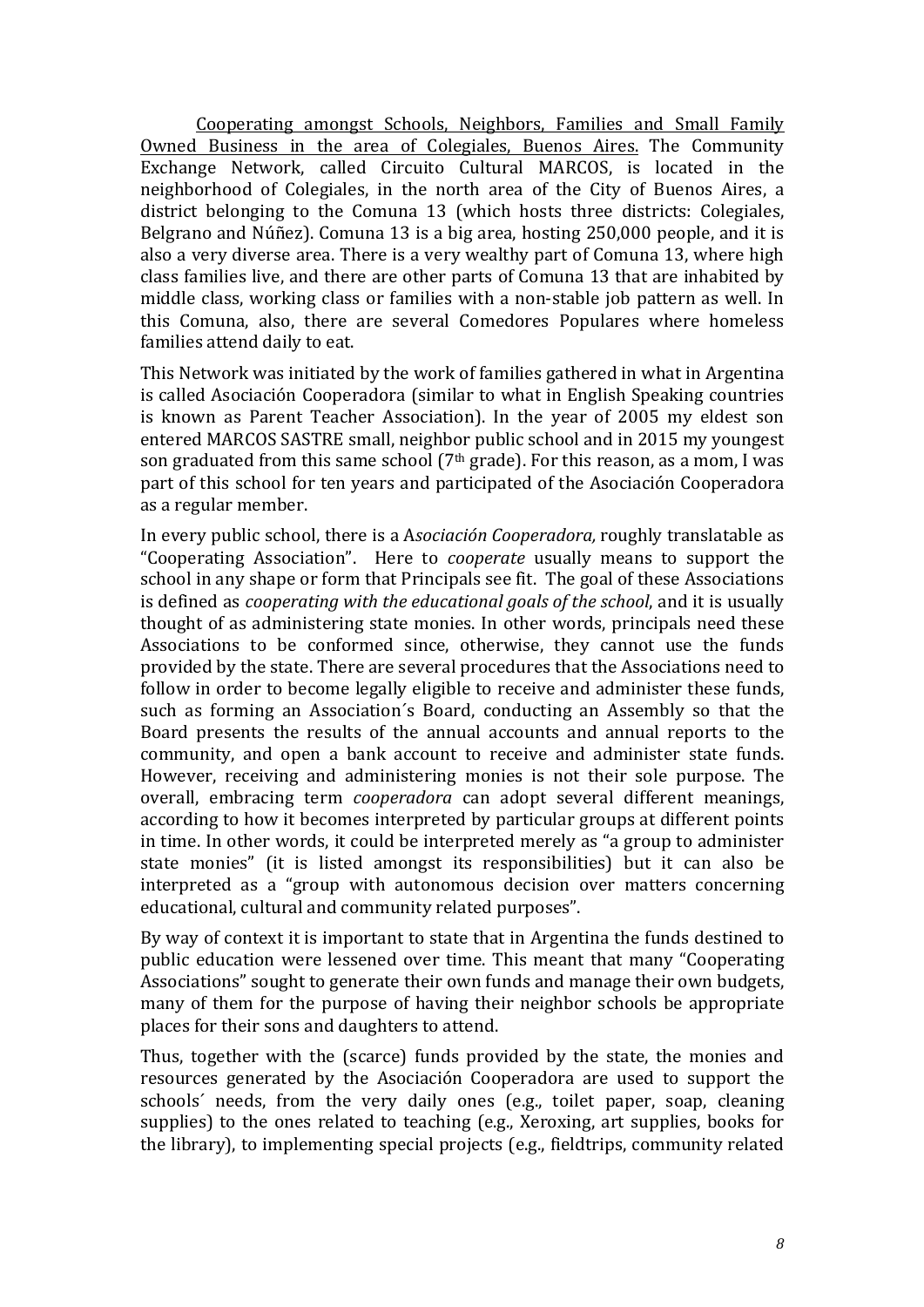projects), and even sometimes, to repairing schools (e.g., fixing plumbing, providing heaters or repairing furniture).

The capacity to generate funds is differential across the city of Buenos Aires because family income, neighborhood resources and community support differ. This means that access to resources is unequal and the geography of inequality, in this respect, can be severe in our city. In different neighborhoods the concerns or interests of the Asociación Cooperadora differ according to the challenges presented to the families in every district. And also is different the expertise, time, resources and possibilities that families may have to become involved at schools. 

MARCOS SASTRE is a public, neighbor school that hosts very diverse families, ranging from immigrant families from neighbor countries (e.g., Perú, Uruguay, Bolivia, Chile and Brazil), and other countries (e.g., France), or from other provinces (e.g. Province of Buenos Aires, Province of Santa Fe) and from other neighborhoods (e.g., further North or South in the city). For the school population during the past 4 years, more or less 80% of the families hold a stable job, and the other 20% have either non-stable jobs or cannot access jobs at all, and are funded either by the state or by other networks of support  $(e.g.,\ other$ family members). Over the 10 years I spent at this school as a mom, the neighborhood changed: old houses were tore down and new, small buildings replaced them. New small, family owned business opened their doors, and the neighborhood landscape changed as well.

During the years of 2005 to 2008 the Asociación Cooperadora stayed mostly the same by having only 7 members in the Board and not calling up for any participatory action or process towards families attending the school. During 2008 there was a change in administration in the City Government, and a new party won the elections, with a very unsupportive perspective towards public schooling. In 2009 there was a massive teacher strike, and many families supported the educators. Part of this situation spilled over each specific school site, yet it was signified differently at each of them. At MARCOS SASTRE there was not much receptiveness towards these issues but I, individually, became involved and thus networked with other families at other neighbor schools. This situation meant that I approached the Asociación Cooperadora to communicate what I had been learning and in hopes that the Board would be open to disseminating the information towards other families. This did not happen, and the Board members stressed that in order to do something like that, it would be best if I became part of the Board in the upcoming elections. It sounded as an ambiguous statement, in as much as I thought it was a politically correct way of telling me there was not much interest in the Asociación becoming involved in such issues. There was a consistent message by this Board that the *cooperadora* was about administering funds, and not about anything related to the education of our children beyond that.

I participated in the elections and became a Board member. During 2009 and 2010 I learned about the way the Asociación Cooperadora worked, and consistently suggested different ways of doing things, which were resisted in very many different ways. However, and due to the fact that I started creating communicating channels (e.g., a mailing list, a system of flyers to be sent to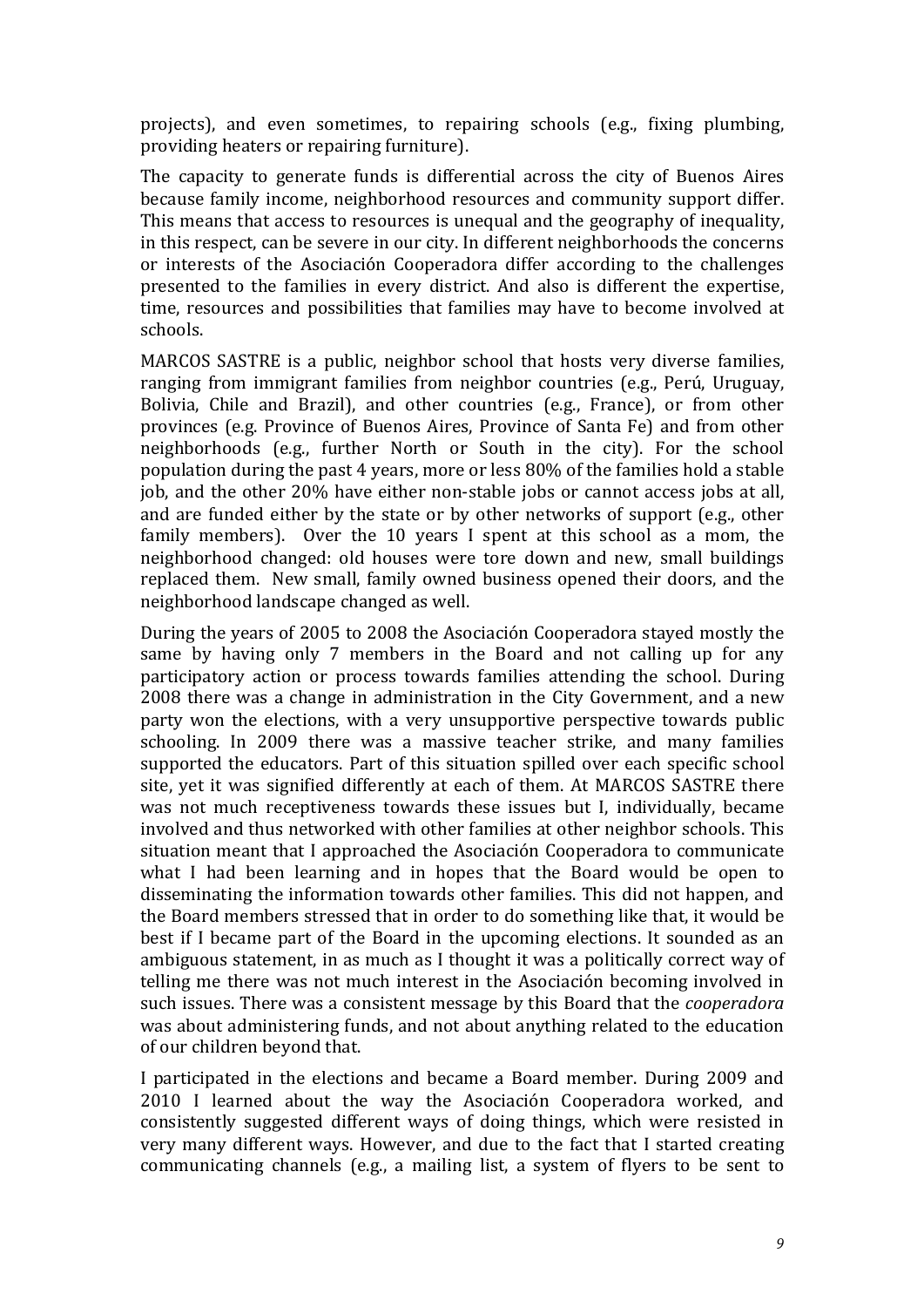families in name of the Board, etc.), slowly, other families became interested in participating. 

During 2010-2012, consistently, more and more families started participating in the Asociación Cooperadora and its Board, and thus practices changed. Instead of focusing on administering state monies, the group focused on several different issues. The organization changed because instead of having only a Board of 7 members, 25 mothers or fathers became Board members, and another 50 (on top of the 25) enrolled in decentralized committees. The committees were (roughly translated): Press and Communication; Web Site; Community Affairs; Celebrations Committee; Maintaining the Building; Committee of La Mesita; Committee in charge of purchasing; Cultural Events. These Committees changed over the years, although some of them were stable.

The committees in charge of Culture, Community Affairs, and Cultural Events started to network amongst each other as well and managed to set up an agenda for educational and recreational activities at the school. However, each time we wanted to host an activity, we had to ask permission from the Principal who, in turn, had to ask her Supervisor, who in turn asked the Government about whether or not an activity could be held. In 2015 the Principal approached the Asociación Cooperadora to explain that *there were too many activities going on*, and that it was difficult for her in her role to continually ask for permission to use the school building.

At that point, as families, we decided to find other spaces where we could run the school-related, cultural and artistic activities. It should then be noticed that the use of public space was interdicted by the administration, and perceived as not entirely "legal" or "within scope" the aims of the Asociación Cooperadora. The Asociación Cooperadora debated in several assemblies whether or not it was within our scope to put public space to use in order to conduct cultural, educational and recreational activities. It was concluded that it was within scope but it was also concluded that it didn't make sense, at that point, to enter a tense debate (that could end in an argument) with the Principal. Therefore, I volunteered to look for other spaces where we could hold our activities within 5 blocks around the school building. I contacted the Board of the Instituto para la Inclusión Social y el Desarrollo Humano, a research Institute where I conduct part of my job, and the conference room was offered to conduct some of the activities (e.g., showing movies and holding workshops with adults). Thus, the first link was established and an incipient CIRCUITO was born: the school and the Institute were the first interconnected nodes. We then asked a small, neighbor restaurant whether they could lend the space to host an arts and crafts workshop for children ages  $8$  to 12. A mom had volunteered to teach Mexican design and arts and to create masks using recycled paper. The workshop was planned as a sequence of 8 meetings (once a week), which finally lasted a total of 12 weeks (because kids and mom wanted to continue). The restaurant agreed to open their main room on Mondays, even if they used to close (they were closed on Mondays but they opened to host our workshop). Thus a third node was added to the Cultural network. This restaurant also hosted a group of neighbor musicians ("Profesionales de Otra Cosa") who played on the sidewalk 4 times that year. The restaurant owner lent the electricity, fed musicians over dinner the nights they played, and agreed to disseminate via their electronic newsletter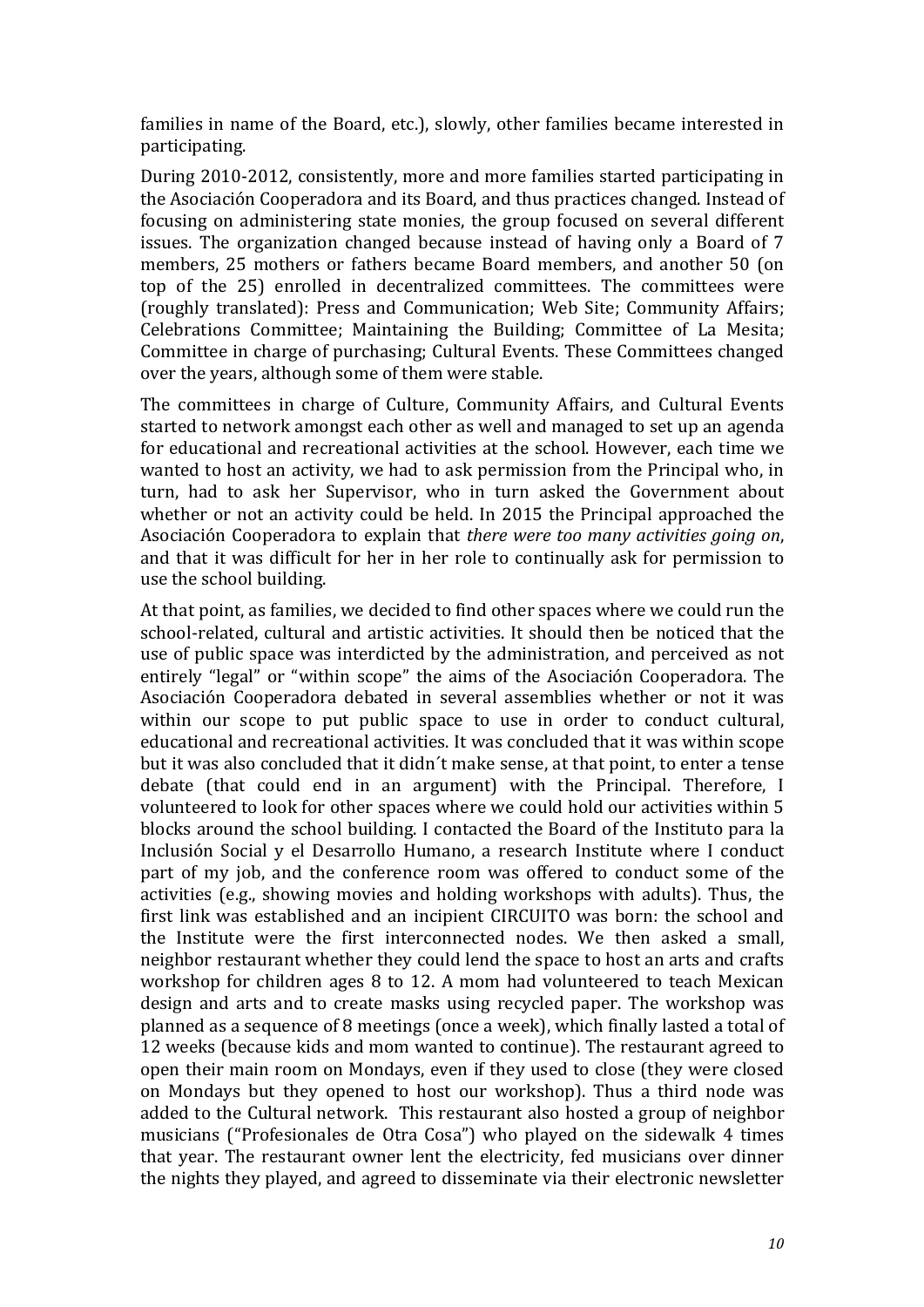that the Circuito Cultural had been created to support cultural activities in the area of Colegiales.

From that point on, several other *nodes* started joining the network because by word of mouth they learned about our activities. Those were: two musical bands; an art gallery; a small family run business dedicated to celebrating children's birthdays. Over time, other small family-run business and other PTA s (3 more) joined as well, covering an area 10 by 5 blocks, approximately.

Two ground rules were agreed upon participants: that there was not going to be exchange of monies and that the CIRCUITO would meet monthly to make decisions together, as a group.

All activities organized by the CIRCUITO are thus free of charge and open to whoever wants to participate. This means that some of the participants (who are private owned business) decide to donate their space and time to contribute to hosting free of charge activities for children and their families. It also means that artists, educators, professionals or regular neighbors offer their knowledge and expertise, at no charge, to share what they know with other people. In this manner, we continually offer cultural, artistic, educational and debate-oriented activities, organized by the CIRCUITO.

Additionally, several activities have been held on the public space (sidewalk and street) and/or are being planned, as follows:

- PTA "Mesitas" on the sidewalk of 4 public schools (once a month)
- Coordinated "Mesitazo" on 4 different neighbors, linking 7 different public schools
- Celebration of "100 Mesitas" by Marcos Sastre PTA (street festival)
- Celebration of "Colegiales Anniversary" (Sept. 25, 2016)

#### See prezi.app

http://prezi.com/vtuk7wy437eg/?utm\_campaign=share&utm\_medium=copy&r c=ex0share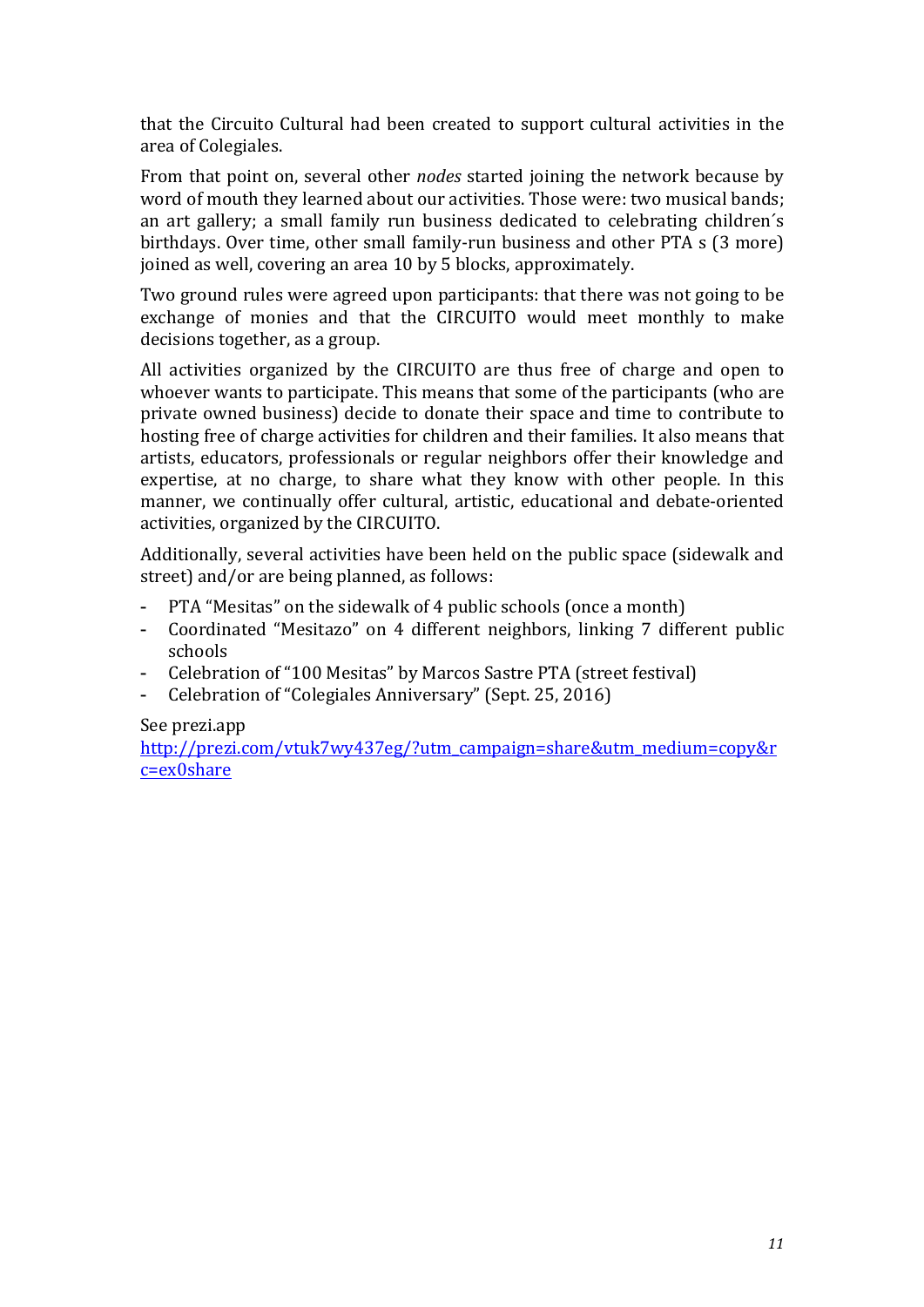|              | <b>PUBLIC for COLLECTIVE USE</b>                                                                                                                                                                                                                                                                                                                                                                                                                            | <b>PRIVATE OWNED SPACE donated for</b><br><b>COLLECTIVE &amp; PUBLIC USE</b>                                                                                                                                                                                                                                                                                                                                                                                                                                                                                                                                                 | <b>MEANING</b>                                                                                                                                                                                                                                                                                                                                                                                                                                        |
|--------------|-------------------------------------------------------------------------------------------------------------------------------------------------------------------------------------------------------------------------------------------------------------------------------------------------------------------------------------------------------------------------------------------------------------------------------------------------------------|------------------------------------------------------------------------------------------------------------------------------------------------------------------------------------------------------------------------------------------------------------------------------------------------------------------------------------------------------------------------------------------------------------------------------------------------------------------------------------------------------------------------------------------------------------------------------------------------------------------------------|-------------------------------------------------------------------------------------------------------------------------------------------------------------------------------------------------------------------------------------------------------------------------------------------------------------------------------------------------------------------------------------------------------------------------------------------------------|
| <b>SPACE</b> | <b>USE PUBLIC SPACE (inhabiting</b><br>public space). Sustaining<br>collaborative actions to use public<br>space:<br>Using the street and the side<br>walks to eat and hang out<br>with neighbors (celebrating<br>the creation of the CIRCUITO;<br>putting Mesitas; using the<br>park for art and educational<br>activities).<br>Using the street and the side<br>$\qquad \qquad -$<br>walks to celebrate the<br>Neighborhood's birthday<br>(September 25). | <b>SHARING</b> (two or more groups get to<br>do things in the same place / use<br>space in common).<br>Jambory, Cocilón del Clú, Casa<br>Freire, Libros del Vendaval. Agree<br>to sharing space, e.g. to host<br>recreational and educational<br>activities.<br><b>Colegiales News, Revista</b><br>Planetario and Revista Soy Vecino<br>donate their sites and community<br>media (e.g. monthly journals) to<br>communicating the CIRCUITO's<br>activities.<br><b>Parent Teacher Associations</b><br>donate time to network with<br>neighbor family owned business<br>and media to plan and organize<br>cultural activities. | What is public / private<br>is re-crafted as<br>collective action takes<br>place.<br>What is public is<br>regarded as open and it<br>can be put to use, to<br>connect with society at<br>large, and to make<br>visible a different way<br>of thinking and doing.<br>What is privately<br>owned is put to public<br>service at no charge.<br>Knowledge is shared by<br>people who want to<br>offer what they know<br>how to do and teach to<br>others. |
|              | Public space is used to:<br>Do things together<br>$\overline{\phantom{a}}$<br>(recreation, education).<br>Make visible a way of living /<br>$\overline{\phantom{0}}$<br>being<br>Connect with other people<br>$\overline{a}$                                                                                                                                                                                                                                | Private owned space is used to host<br>activities such as:<br>arts and crafts workshops<br>music workshops<br>$\blacksquare$<br>music performances<br>$\frac{1}{2}$<br>tango, ballet and yoga lessons<br>$\blacksquare$<br>story-telling events<br>$\overline{\phantom{0}}$<br>seminars directed to teachers and<br>$\overline{a}$<br>families<br>seminars directed to PTAs<br>$\qquad \qquad \blacksquare$<br>film and debate sessions                                                                                                                                                                                      |                                                                                                                                                                                                                                                                                                                                                                                                                                                       |

## Table 2. Practices regarding the use of space by public / private owned space categories & as they relate to meaning making processes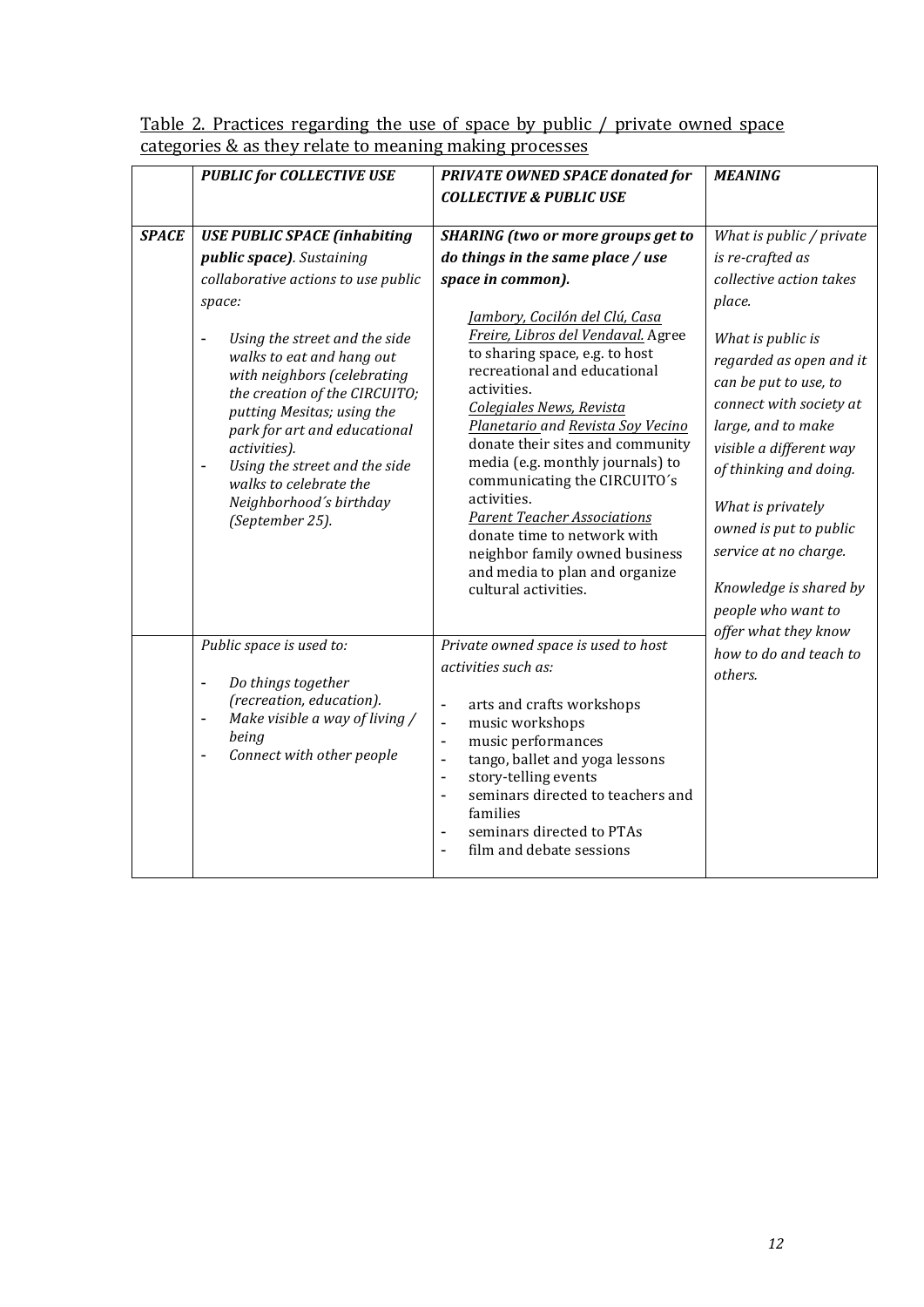# **Discussion**

## What would all this mean? How is this set of practices building a discourse of its own?

*What does the use of space mean to participants?* There is a notion of space as: shared, collective, open, reusable.

For the Movimiento Autogestionado de Trabajadores, work and other activities go together: these are spaces for *living* life in a specific way (work, art, recreation, gathering with others are not separate spheres of daily life: they interconnect). Space is seen and acted upon as a common resource. Public space can be reclaimed, regained, reutilized, enjoyed. Private space can be reclaimed and regained for making a life (recuperate work) and for other community purposes.

For the Circuito Cultural Marcos private space is put to use for public purposes. Public space is also jointly used by neighbours, family owned businesses, and school PTAs to organize cultural and artistic activities.

*What does this use of space may mean to us as a society?* That the borders and definitions of private, public, collective and community space may change. They are mobile frontiers. Action exerted upon space can reframe how space is conceived because its use changes and therefore what the space is or can be used for does change also.

A preliminary conclusion is that space through collaborating, sharing and exchanging, becomes a common resource, which in turn generate specific (situated) meanings about what counts as work, recreation, private, public, non profit.

*What are the themes that unfold when we look at practices, meaning making processes and our potential interpretations of them?*

- These networks can be conceptualized as mobile. They create paths that are constantly changing because since they are open, people come and go.
- Space is an important resource in crafting and re-crafting practices and in establishing concrete points in time and geography to meet: it is in space that *things happen*, and are also *communicated*.
- Because participants and paths change, so does the landscape (therefore: geography changes). The collective geography of *neighborhooding* becomes a way of thinking about space, social action and the power of collectively doing something.
- Group practices in turn generate a change in meaning (meaning is unstable: it depends on what is being actually *done*). E.g., what does *public, private, collective, social, community* may mean depends on how it is *being done*.
- Practices are contextually bound. E.g., work may mean "generate resources to live" (monies and other resources) but may also mean "gather with fellows", "share a cultural space", "get together to decide upon matters that count", "plan a street festival and get it accomplished".
- It is at the group level that action is placed.
- The group becomes a subject.
- Their action is supported by discourse, which in turn relates to meaningmaking processes.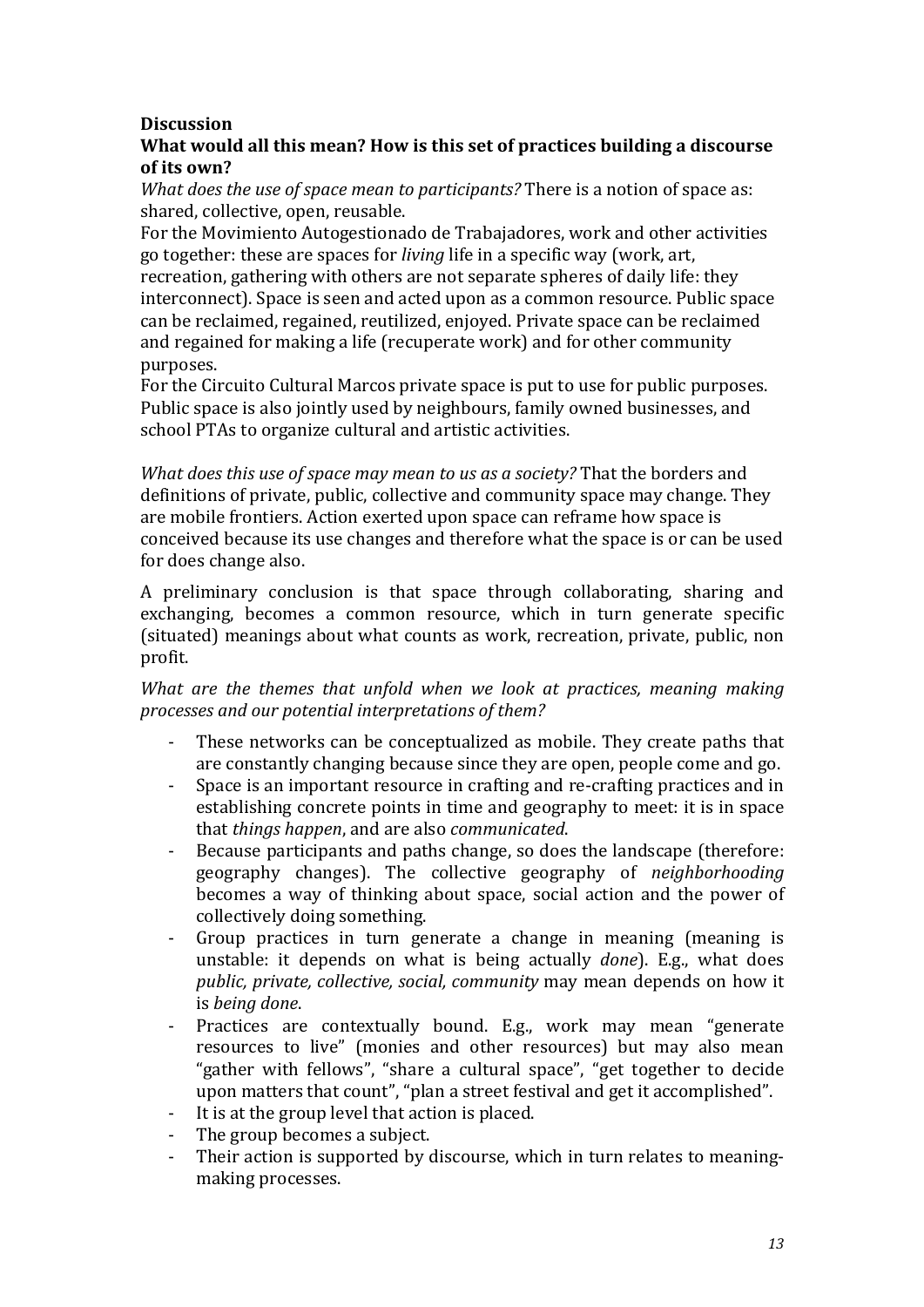- Subjectivity is produced within the group and in contact with other groups.
- Disputing other groups' ideas may be part of becoming a subject (as a group).
- Difference (e.g., what each member is and can offer) is put to work towards the group's benefit.

#### **Community Exchange Networks as subject-groups (not** *subjected to***)**

Several pieces of writing by Félix Guattari during the years 1955-1970 were compiled in a book called *Psicoanálisis* y *transversalidad* (in Spanish). As a professional, Guattari was mostly concerned with a way of understanding (and acting upon) psychiatric therapy to de-institutionalize it, that is, to provide a way for all participants in psychiatric institutions to perform an analytic task on their own group, institution, and social context that would allow them to multiply their creative action.

Even though he started by the psychiatric institution, he became concerned with understanding how this type of action was enacted across society, for every field or area (culture, education, politics, health, economy), coining the term *institutional analysis*. 

Two concepts were important to his thinking. One is the term *grupúsculo*, small, rather un-important group, to emphasize its immanent status. The idea behind the use of this word is that groups may be finite, that no group needs to be thought of as serving a manifest destiny, and that all groups are traversed by the logic and action of other groups in society. In his view, it was in the doing of these groups that he conceived most of what is political.

The other was the characterization of any group as *subject* or (on the other extreme) *subjected* to. Even if this perspective could serve as a distinction to analyse different groups, he emphasized the idea that any group could become subject or subjected. A subject-group is defined as the one in which assuming a voice becomes possible, self-organization and self-analysis is sustained, and an orientation to auscultate its own practice is always alive. By contrast, a subjected group tends to think and act as a piece in a hierarchical structure, with no voice and no intention of analysing its own practice, nor the social context in which its practice is taking place.

A subject-group trusts its potential, which may be yet to be uncovered, and orients towards multiplying this open-ended type of social position, which leads the group towards the unexpected.

In the Prologue of this book, Deleuze points out to the similarities that some of Guattari's ideas may bear with those of Castoriadis, even though his comment does not get further than stating this.

It is interesting to relate the work of these two thinkers, contemporary to one another, in as much as they provided some important foundations to work that, later on, was done in the areas of geography, economy, political science, and other social and human sciences: the capacity of groups to take decisions in their own hand; the immanent quality of their doing (as opposed to thinking about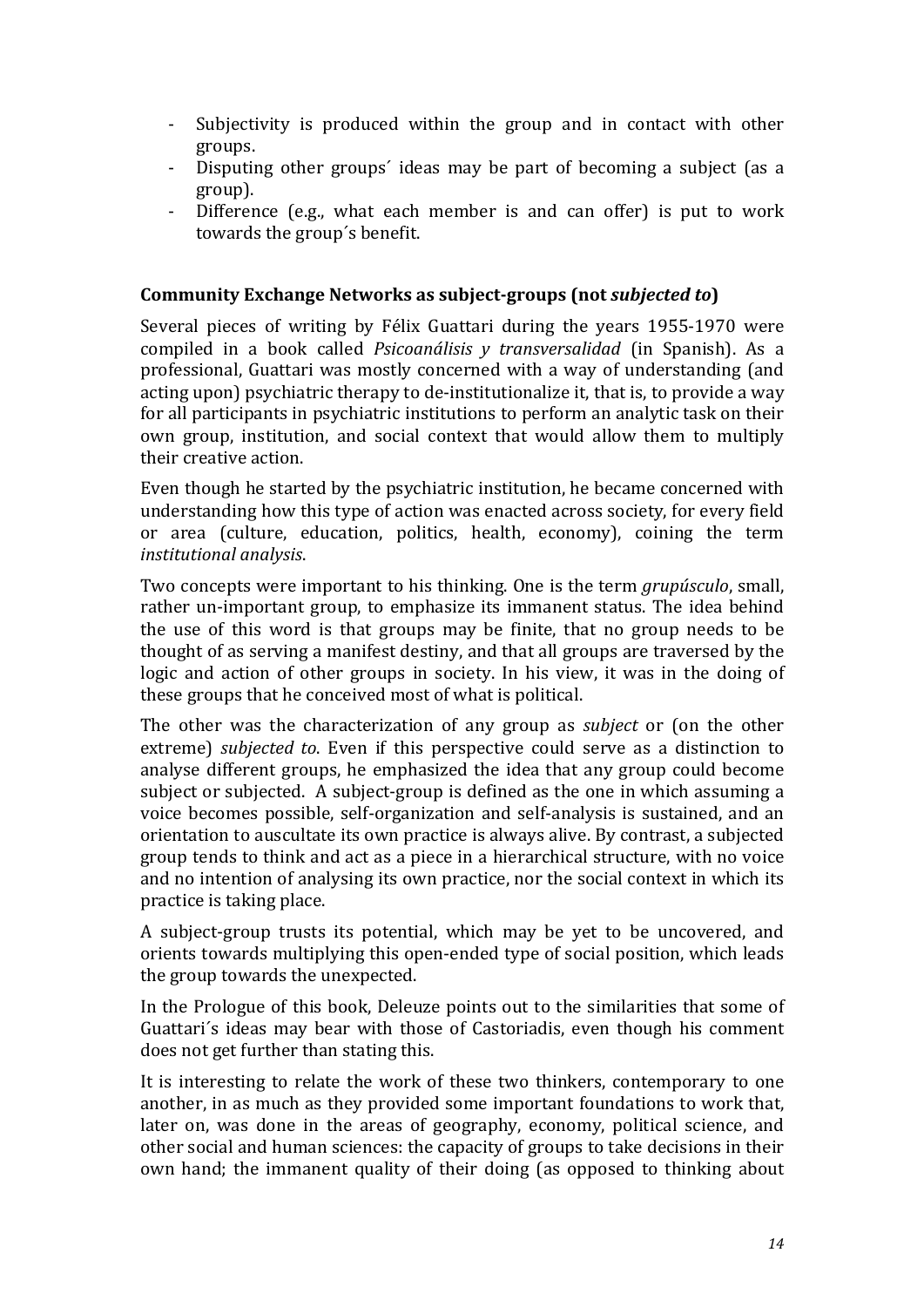these groups as "permanent" or "destined to become the historical subject that could make the revolution"); and the possibility of oscillating between being a collective subject and becoming subjected by (other forces at play).

Castoriadis worked on a theory of society that placed imagination as directly linked to the human capacity to act upon society, and he posed the idea that imagination would always be *radical*, that is, is via the imagination that we, humans, construct differing and diverse meaning-making processes.

*Radical*, in this context, means that something unexpected may come up by free associative processes, and that it is not a necessarily expected outcome of anything prior. He has used the concept of *magma* to refer to a logic that does not follow a syllogistic path but, rather, an interconnected, multifaceted trajectory. 

More than the rational capacity, it is the radical imagination that is specifically human, in as much as it is imagination what may bring change to happen.

Castoriadis also coined the idea that *reflecting* and *deliberating* were two intertwined actions in groups where there was recognition of their own capacity to self-organize and to assume their own auto-analysis.

The work by Gibson Graham helps us also see some of the characteristics of the Networks of Exchange we have described in this piece. These Networks seem to be practicing a type of exchange that is *diverse* by seeking to establish a relationship to space focusing on collectivizing the places they inhabit.

In the city of Rosario, collectivization takes place by sharing space that:

- has been taken up (e.g., La Toma) and collaborating to support it;
- is rented (from a private owner), such as the case of Pichangú and Prana, and lending the place to other groups;
- is rented collectively by three groups, and in turn is shared with other groups as well:
- occupying the public space and sharing food, music, artistic activities;
- occupying the river bank and communicating their way of working (cooperative) to the public.

In the city of Buenos Aires collective practices in regards to space make visible that:

- private owned space is put to use to the benefit of the public (making public the private space);
- public space (street and sidewalk) are used to communicate about collective recreational projects, a "way of being neighbors".

These processes in turn generate a discourse that takes up a place in society: as Angenot has stressed, it becomes identifiable. In addition to the signifier of *asambleario, assembly* and *collective*, which seem to have already entered the discursive scene in Argentina, these Networks seem to be communicating also other meaning-making processes and practices that we interpret in light of Michael Löwy's ideas. He has written about the ways in which collective action may overcome hegemonic discourse and capitalistic practices, posing the idea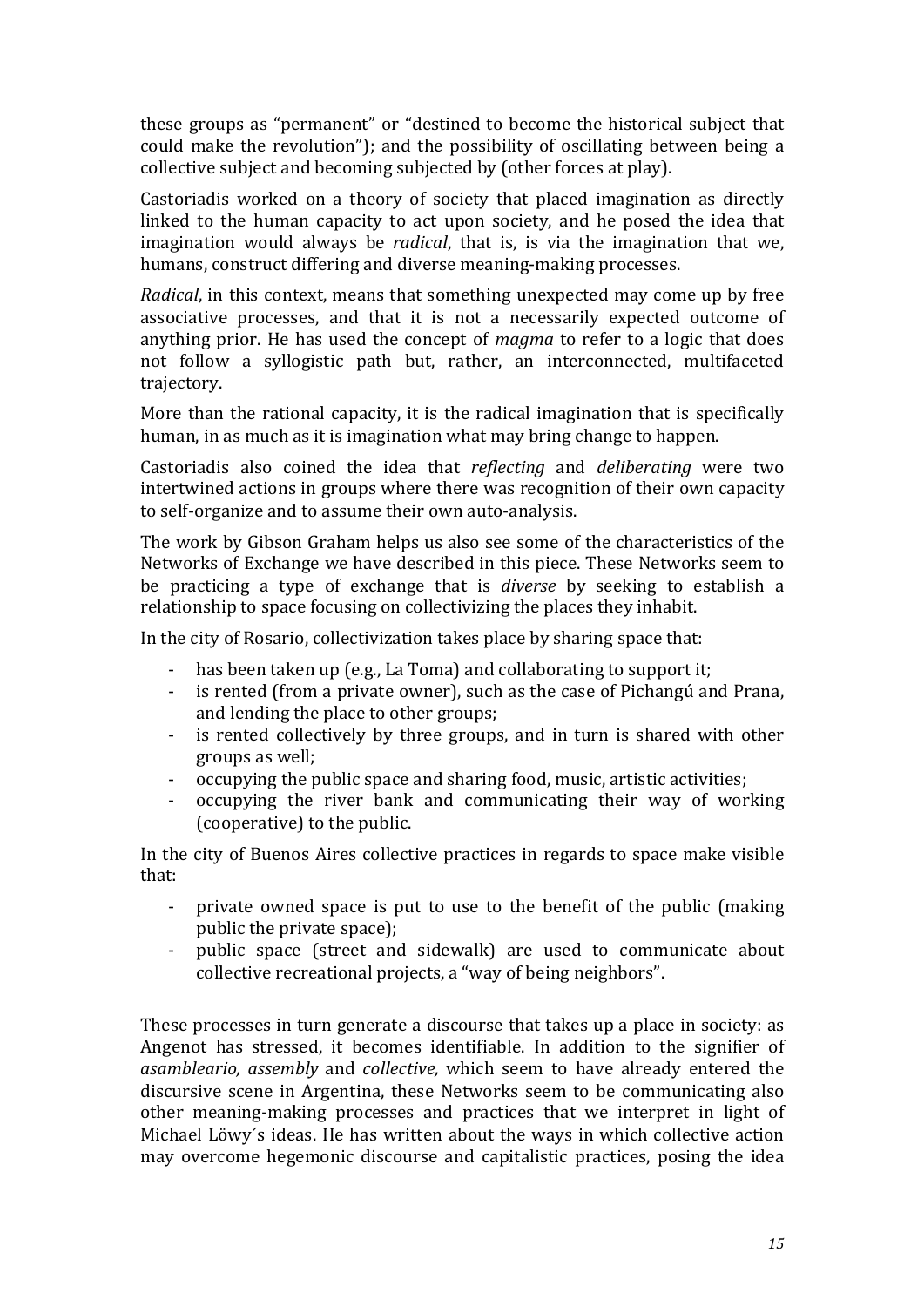that there may be a set of practices that may allow for a different perspective altogether. These are:

- extending gratuity (free access, no cost activities),
- make the value of use be the focus.
- reducing the time we spend at work,
- reorganizing the way we produce, focusing on social needs and not on profit,
- protecting the environment,
- reducing the gap of inequality.
- extending non for profit as a way to establish exchange in society.

The Networks that we have analysed in this presentation seem to follow these characteristics. By analysing what they do from the angle of their use of space, we have identified that they challenge the notions of *private for profit*, and they seek to extend the boundaries of *public*.

Time and space does not allow me to go into an analysis of the aesthetics of semiotic change, that seems to be at play with some of these groups, and that seems to be key in their practice  $/$  discourse  $/$  meaning making processes. I.e., by occupying or using space, and using specific tools to doing this (ranging from art, to music, to speeches, to performances), a visual / oral / written intertwined (inter-textual) capacity seems to emerge. I will deepen into these analyses in further communications.

#### **References**

- Angenot, M. (1999). Interdiscursividades. De hegemonías y disidencias. Córdoba, Argentina: Universidad Nacional de Córdoba.
- Castoriadis, C (2007). La institución imaginaria de la sociedad. Tusquets: Buenos Aires, Argentina.
- Castoradis, C. (2004). Sujeto y verdad en el mundo histórico-social. Seminarios 1986-1987. La creación humana I. Buenos Aires: Fondo de Cultura Económica.
- Castoriadis, C. (1997). "La democracia como procedimiento y como régimen" en El Avance de la Insignificancia. Las encrucijadas del laberinto IV. Eudeba, Buenos Aires, Argentina; p.267-291.
- Castoriadis, C. (1993). "Poder, política, autonomía". Zona Erógena,  $N^{\circ}$  14. Buenos Aires.
- Ferenczi, S. (1997 [1933]). Diario Clínico. Sin simpatía no hay curación. Buenos Aires, Argentina: Amorrortu.
- Fickey, A. & Hanrahan, K. (2014). Moving Beyond Neverland: Reflecting Upon the State of the Diverse Economies Research Program and the Study of Alternative Economic Spaces. ACME: An International E-Journal for Critical Geographies, 2014, 13 (2), 394-403.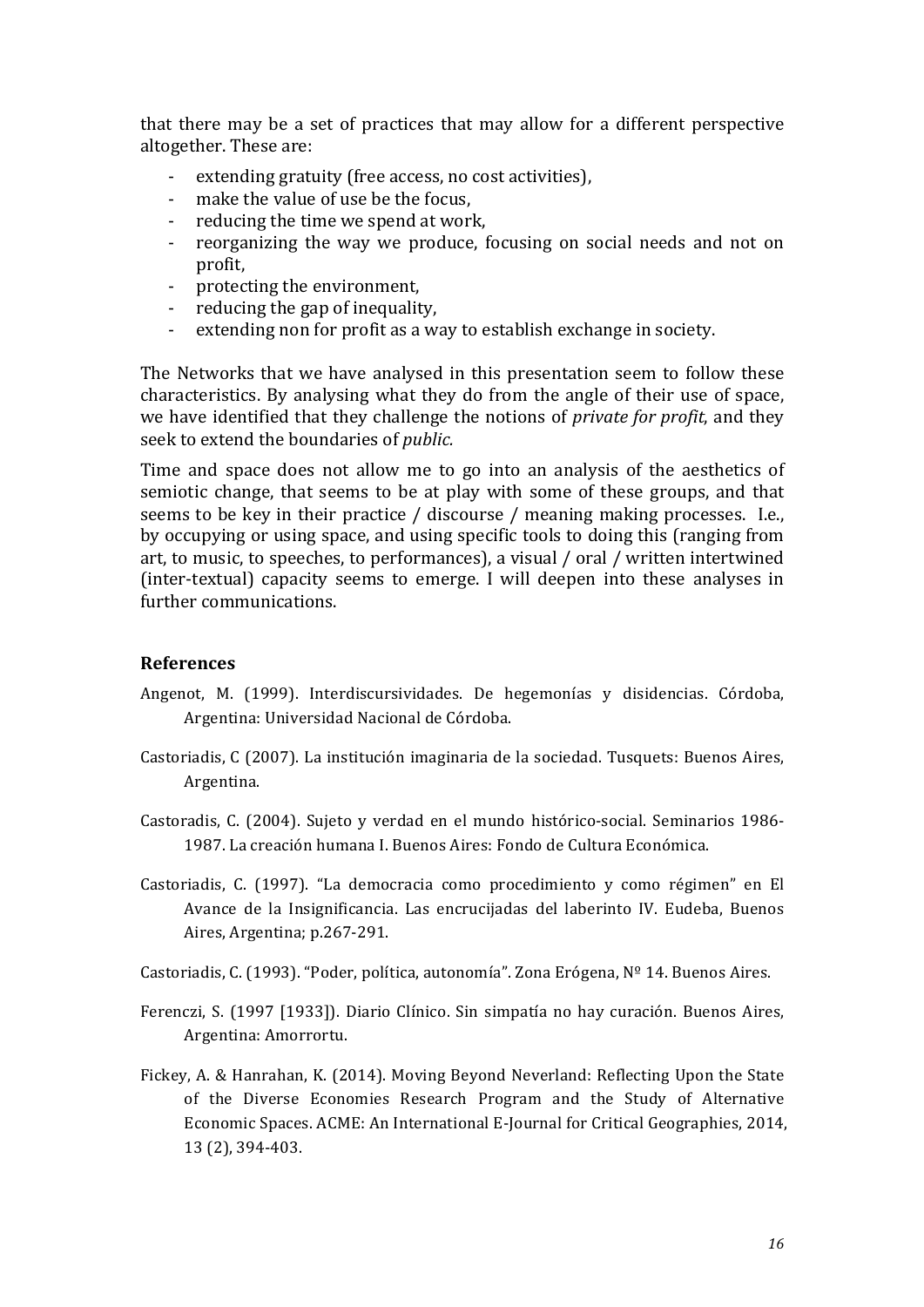- Gibson-Graham, J. K. (2008 a). Diverse Economies: Performative Practices for 'Other Worlds'. Progress in Human Geography, 32(5), 613-632.
- Gibson-Graham, J. K. (2008 b). Intervenciones Posestructurales. Revista Colombiana de Antropología, 38, 261-286.
- Heras Monner Sans, A.I. (2016). Inserción de jóvenes en situación de pobreza en el mundo del trabajo. Análisis de debates y propuestas de educadores que autogestionan su práctica pedagógica. En *Crisis e identidad*, Angela Schrot, coordinadora editorial. Berlin, Alemania: Peter Lang.
- Heras Monner Sans (2015 a). Práctica cotidiana escolar, reflexión docente y posicionamiento en política pública. Análisis de intercambios en asambleas semanales. En Archivos de Política Pública Educativa, Phoenix, Az. EEUU.
- Heras Monner Sans (2015 b). Análisis del aprendizaje sobre la auto-gestión. La cuestión específica de los aportes y distribución de recursos. En Cuadernos de Antropología Social, Vol. 40 FFyL, UBA: Buenos Aires, Argentina.
- Heras Monner Sans (2015 c). Sándor Ferenczi, pensador incómodo. Aportes al pensamiento contemporáneo sobre el poder en mutualidad. Ponencia en el I CONGRESO LATINOAMERICANO DE TEORÍA SOCIAL *¿Por qué la teoría social? Las*  posibilidades críticas de los abordajes clásicos, contemporáneos y emergentes. Mesa temática 22. 19 al 21 de agosto de 2015, Buenos Aires, Argentina.
- Heras Monner Sans A.I. (2014). Lógica colaborativa y generación de conocimiento colectivo. Alcances y tensiones en la relaciones inevstigación-sociedad. Población & Sociedad, ISSN-L 0328 3445, Vol. 21, Nº 2, 2014, pp. 137-150.
- Heras Monner Sans, A.I. (coord. edit.) y David Burin, Teté Di Leo, Carlos Durañona, Mariano Jaureguiberry, María Amalia Miano, Mariana Pacheco y Mariela Rocco; con la colaboración de Jorgelina Flury, María Lamacchia, Pablo Medrano (2014) autores nucleados en la Mesa Colectiva de Trabajo. La autonomía como proyecto. Procesos de reflexión deliberada en experiencias de auto-gestión. De Pueblos y Fronteras, Vol 8, 56-91.
- Heras Monner Sans, A.I. (2013). Perder el juicio, poder entender: cuestiones tensas y preguntas sin resolver sobre situaciones de niños/as, adolescentes y jóvenes en Ciudad de Buenos Aires, Argentina. En Zapata Martelo, Emma; Martínez Ruiz, Rosa y Rojo Martínez, Enrique (coordinadores). Escenarios del trabajo infantil. Universidad Autónoma de México: México.
- Heras (2011 a). Dispositivos de aprendizaje en autogestión: sus relaciones con el proyecto de autonomía. Intersecciones en Comunicación, (5), 31-64.
- Heras (2011 b). En busca de la autonomía: Un análisis sociolingüístico de experiencias 'asamblearias'. Post Convencionales 3, 103-13.
- Heras, A. I. (1999). Taking Action with Family and Community Members: Critical Pedagogy as a Framework for Educational Change. *Advances in Confluent*